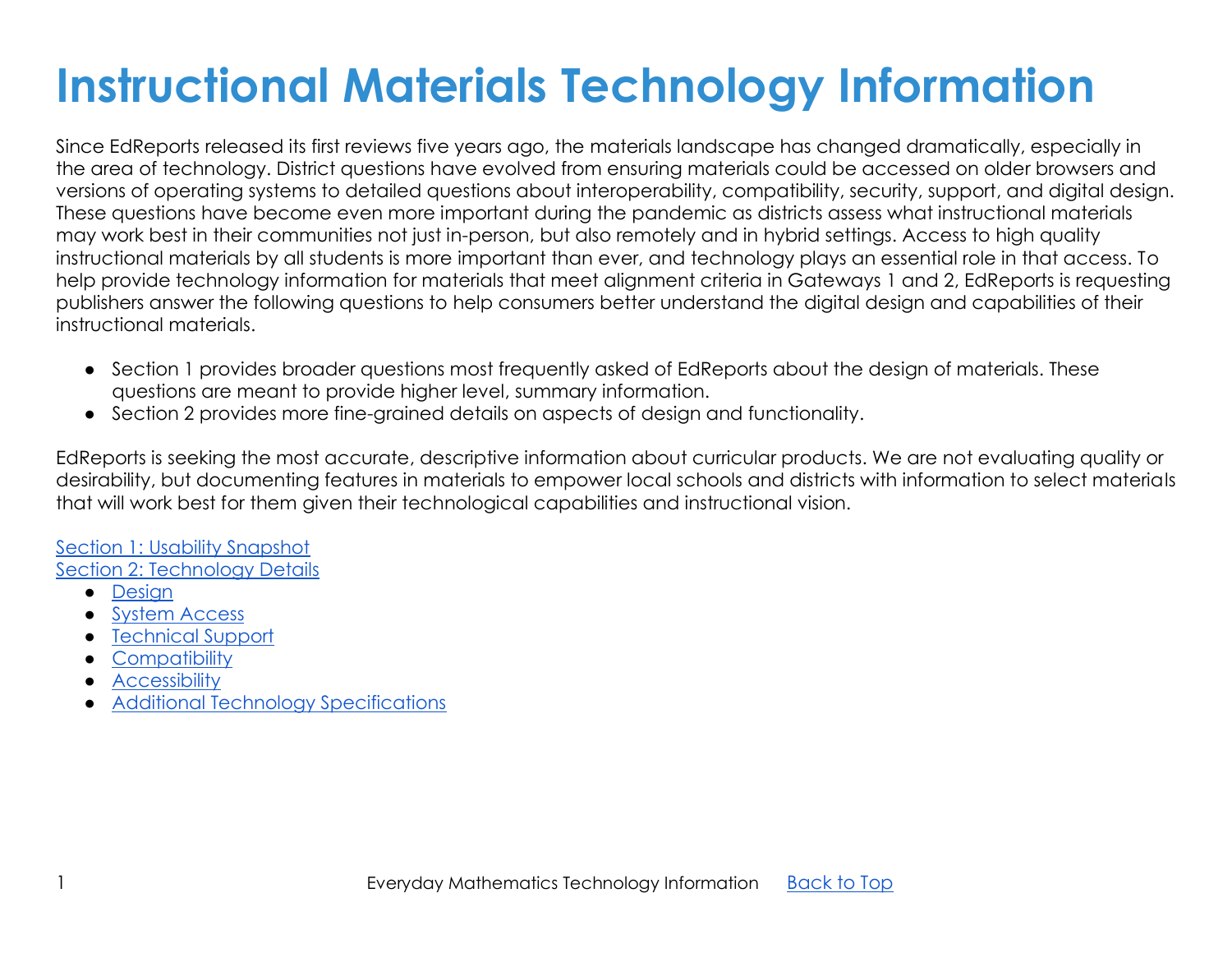### **Section 1: Usability Snapshot**

This section includes questions on digital design and support that allows users quick access to essential information. Please do not exceed a 150-word limit per question. You may use or remove prompt text in providing additional details. Words in the detail prompt text will not count toward the word limit.

#### **\* Note:**

|                                                                                             |                                    | <b>Check Only One</b>              |           |                          |                                                                                                                                                                                                                                                                                                                                                                                                                                                                                                                                                                                                                                                                                                                                                                                                                                                                                                                                                                                                                                                                              |
|---------------------------------------------------------------------------------------------|------------------------------------|------------------------------------|-----------|--------------------------|------------------------------------------------------------------------------------------------------------------------------------------------------------------------------------------------------------------------------------------------------------------------------------------------------------------------------------------------------------------------------------------------------------------------------------------------------------------------------------------------------------------------------------------------------------------------------------------------------------------------------------------------------------------------------------------------------------------------------------------------------------------------------------------------------------------------------------------------------------------------------------------------------------------------------------------------------------------------------------------------------------------------------------------------------------------------------|
| <b>Questions</b>                                                                            | <b>Yes</b><br>with core<br>product | <b>Yes</b><br>with<br>dependencies | <b>No</b> | <b>Under Development</b> | <b>Details</b>                                                                                                                                                                                                                                                                                                                                                                                                                                                                                                                                                                                                                                                                                                                                                                                                                                                                                                                                                                                                                                                               |
| Are the materials designed so that students are<br>able to access and complete work online? | $\mathsf{X}$                       |                                    |           |                          | Note if this is within the native materials system or if<br>it requires LMS integration or other integrated<br>software.<br>Everyday Mathematics has been designed to enable<br>students to access and complete assignments online<br>within the native materials system. Students access<br>assignments with an individual username and<br>password.<br>Does online work require a 1:1 device ratio?<br>Individual student device access is not required.<br>Does each student need a continuous reliable<br>internet connection to use all materials features?<br>Internet connection is needed to access online<br>materials.<br>The Student Math Journal is available in both print and<br>digital formats. The print Math Journal is a write-in<br>consumable that provides students with space to<br>engage with content in a meaningful way as they<br>show their work, explain their reasoning, and record<br>notes and observations.<br>On McGraw Hill's online platform, students can browse<br>through the student eBook and access resources at<br>point-of-use. |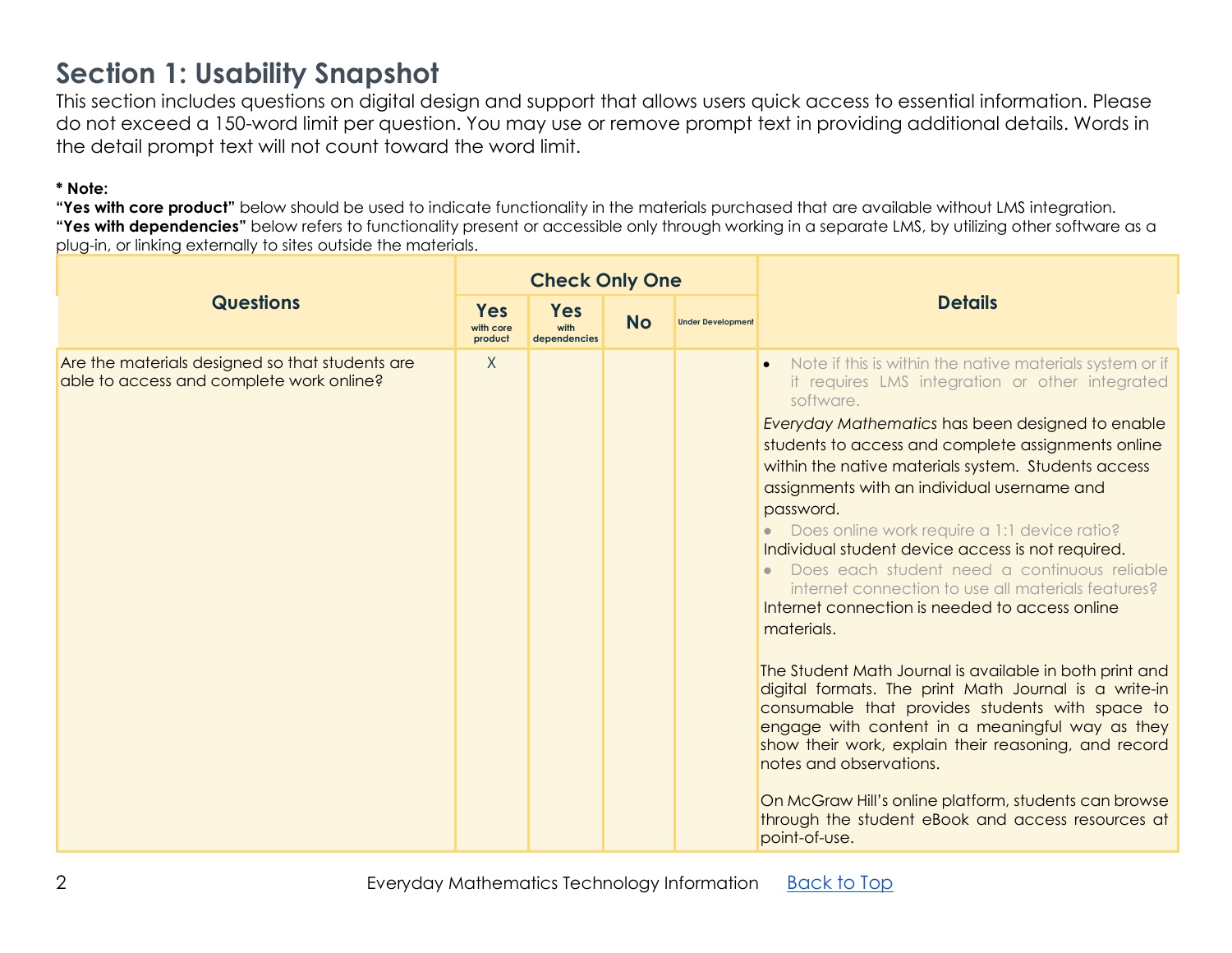|                                                                                                                            |                             | <b>Check Only One</b>                           |  |                          |                                                                                                                                                                                                                                                                                                                                                                                                                                                                                                                                                                                                        |  |  |
|----------------------------------------------------------------------------------------------------------------------------|-----------------------------|-------------------------------------------------|--|--------------------------|--------------------------------------------------------------------------------------------------------------------------------------------------------------------------------------------------------------------------------------------------------------------------------------------------------------------------------------------------------------------------------------------------------------------------------------------------------------------------------------------------------------------------------------------------------------------------------------------------------|--|--|
| <b>Questions</b>                                                                                                           | Yes<br>with core<br>product | <b>Yes</b><br><b>No</b><br>with<br>dependencies |  | <b>Under Development</b> | <b>Details</b>                                                                                                                                                                                                                                                                                                                                                                                                                                                                                                                                                                                         |  |  |
| In what ways do the materials support learning in<br>hybrid settings (both in-person and remote learning)<br>concurrently? | $\chi$                      |                                                 |  |                          | Everyday Mathematics has been designed for a<br>hybrid or a fully digital environment with an aligned<br>print and digital experience through the Student<br>Center. The Student Center includes pre-built<br>interactive lesson. Supporting lesson resources -<br>Tutorial Videos, Geometer's Sketchpad activities,<br>Games, eToolkit, eBooks, and Assessments can be<br>accessed through the Student Center.<br>All instructional content can be projected or can be<br>accessed via desktop, laptop, or tablet.                                                                                    |  |  |
| Are tasks, activities, and lessons able to be printed<br>either for in-class use or for use in at-home learning?           | $\chi$                      |                                                 |  |                          | All practice exercises are available as downloadable<br>printables through the Teacher Center and can be<br>used for both in-class and at-home learning.                                                                                                                                                                                                                                                                                                                                                                                                                                               |  |  |
| Is there instruction so students can work<br>independently (or with an adult at home)?                                     | $\chi$                      |                                                 |  |                          | Everyday Math is designed for students to navigate<br>the full lesson using the Interactive Student Center.<br>Each lesson includes<br>· digital interactive instructional resources,<br>including Geometer's Sketchpad Activities,<br>eTools, videos, and games;<br>digital assessments for each unit.<br>Students have access to a lesson dashboard that<br>provides links to all resources for the lesson including<br>resources for families to support their child's learning.<br>Students can easily access their Student Edition<br>eBooks or simply review the Print Student Edition<br>eBook. |  |  |
| Does the technology facilitate a teacher's ability to<br>differentiate lessons, tasks, or other content for<br>students?   | $\chi$                      |                                                 |  |                          | Everyday Mathematics includes many digital<br>resources that teachers can use to differentiate<br>instruction to meet the needs of all learners. These<br>resources include games, suggestions for adjusting<br>activities, extra examples, and review or enrichment<br>activities, all of which can be used with individuals,<br>groups of students, or the entire class.                                                                                                                                                                                                                             |  |  |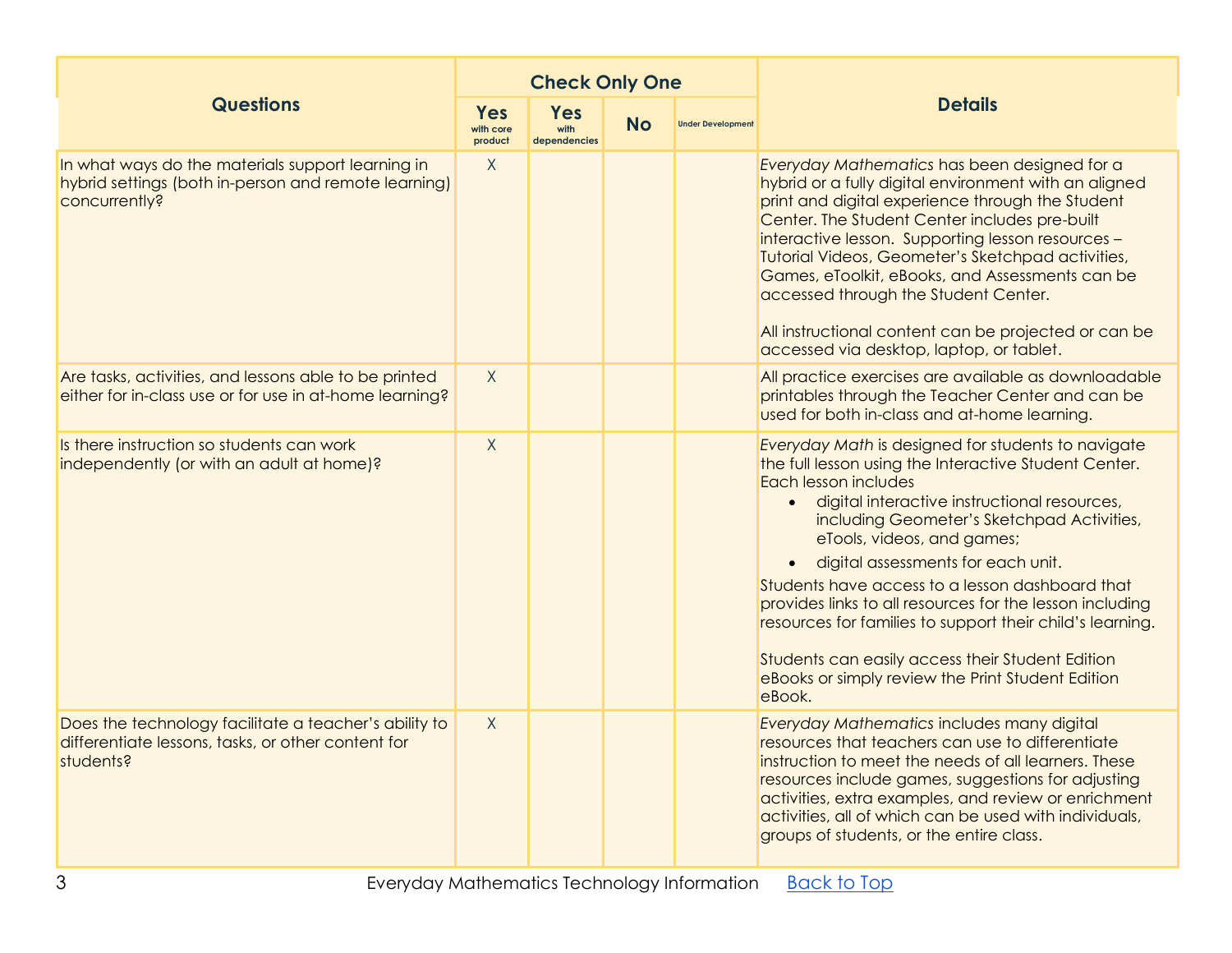|                                                                                                                                                |                                    | <b>Check Only One</b>              |           |                          |                                                                                                                                                                                                                                                                                                                                                                                                                                                                                                                                                                                                                                                                                                                                                                                                                                                                                                                                                                                                                                                                                                                                                                                                                                                                                                                                                                                                                                                                                                |
|------------------------------------------------------------------------------------------------------------------------------------------------|------------------------------------|------------------------------------|-----------|--------------------------|------------------------------------------------------------------------------------------------------------------------------------------------------------------------------------------------------------------------------------------------------------------------------------------------------------------------------------------------------------------------------------------------------------------------------------------------------------------------------------------------------------------------------------------------------------------------------------------------------------------------------------------------------------------------------------------------------------------------------------------------------------------------------------------------------------------------------------------------------------------------------------------------------------------------------------------------------------------------------------------------------------------------------------------------------------------------------------------------------------------------------------------------------------------------------------------------------------------------------------------------------------------------------------------------------------------------------------------------------------------------------------------------------------------------------------------------------------------------------------------------|
| <b>Questions</b>                                                                                                                               | <b>Yes</b><br>with core<br>product | <b>Yes</b><br>with<br>dependencies | <b>No</b> | <b>Under Development</b> | <b>Details</b>                                                                                                                                                                                                                                                                                                                                                                                                                                                                                                                                                                                                                                                                                                                                                                                                                                                                                                                                                                                                                                                                                                                                                                                                                                                                                                                                                                                                                                                                                 |
|                                                                                                                                                |                                    |                                    |           |                          | ALEKS is offered for grades 3-6 and is another digital<br>resource that teachers can assign to provide<br>differentiated support for students. It offers review of<br>key topics and practice with immediate and<br>responsive feedback.                                                                                                                                                                                                                                                                                                                                                                                                                                                                                                                                                                                                                                                                                                                                                                                                                                                                                                                                                                                                                                                                                                                                                                                                                                                       |
| Are there tutorials, videos, or other integrated<br>supports in the materials to help educators to<br>understand and/or utilize the materials? | X                                  |                                    |           |                          | <b>Everyday Mathematics provides teachers with</b><br>numerous opportunities to familiarize themselves with<br>the content of the unit and lesson.<br>In the Teacher Edition, each lesson includes the<br>following items: content standards<br>coverage/alignment, and Mathematical Practices<br>coverage/alignment. Each unit also provides<br>teachers describes connections within the domain<br>and/or course, and from domain to domain or course<br>to course. Provided here as well is pertinent<br>information regarding what students should already<br>know, what they will understand and be able to do,<br>and where these skills are leading. Teachers are<br>further supported through teaching notes, scaffolded<br>question prompts with sample student responses,<br>Common Misconception notices and guidance,<br>activities and support for differentiation, and activities<br>related to Formative Assessment opportunities.<br>The digital Teacher and Student Centers include<br>videos and support for demonstrating the<br><b>Mathematical Practices.</b><br>The interactive online spiral tracker allows teachers to<br>see the trajectory of each standard in the grade to<br>give them visibility into the unique spiraling structure of<br>the program.<br>Professional Learning videos are available within the<br>Course support menu including platform support,<br>"why" behind the math, productive struggle, positive<br>mindset, and formative assessment. |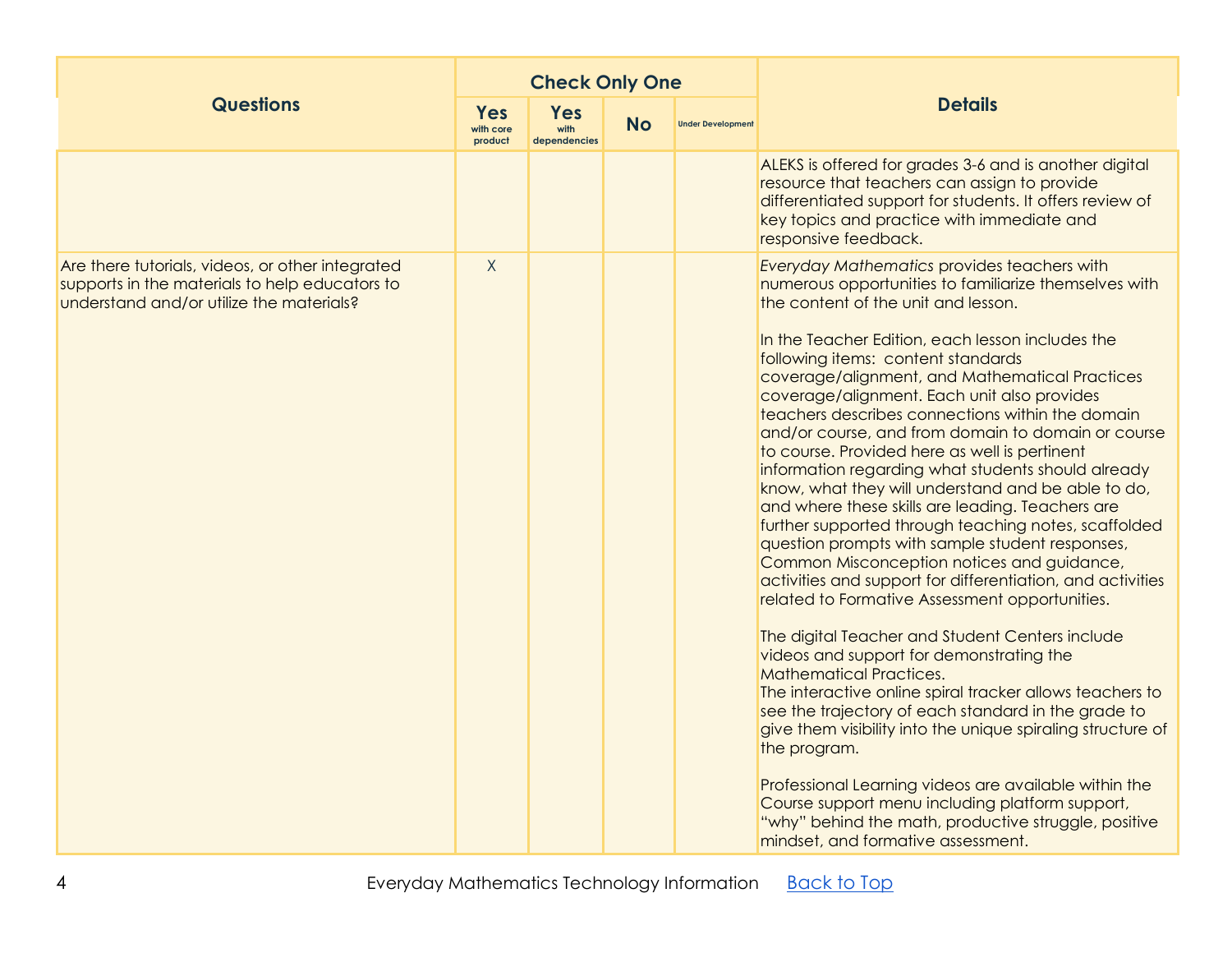|                                                                                                                                                                                       |                                    | <b>Check Only One</b>              |           |                          |                                                                                                                                                                                                                                                                                                                                                                                                                                                                                                                                                                                                                                                                                                                                                                                                                                                                                                                      |
|---------------------------------------------------------------------------------------------------------------------------------------------------------------------------------------|------------------------------------|------------------------------------|-----------|--------------------------|----------------------------------------------------------------------------------------------------------------------------------------------------------------------------------------------------------------------------------------------------------------------------------------------------------------------------------------------------------------------------------------------------------------------------------------------------------------------------------------------------------------------------------------------------------------------------------------------------------------------------------------------------------------------------------------------------------------------------------------------------------------------------------------------------------------------------------------------------------------------------------------------------------------------|
| <b>Questions</b>                                                                                                                                                                      | <b>Yes</b><br>with core<br>product | <b>Yes</b><br>with<br>dependencies | <b>No</b> | <b>Under Development</b> | <b>Details</b>                                                                                                                                                                                                                                                                                                                                                                                                                                                                                                                                                                                                                                                                                                                                                                                                                                                                                                       |
| Are there tutorials, videos, or other integrated<br>supports in the materials to help parents/guardians<br>to understand and/or utilize the materials?                                | X                                  |                                    |           |                          | Through the student portal, parents can access<br>resources to support their children's learning outside<br>the classroom. English and Spanish parent support is<br>available through Family letters which are included in<br>every lesson. Access to the Student Center also<br>provides parents access to lesson supports and<br>Tutorial videos. These videos all have closed<br>captioning in both English and Spanish.<br>Everyday Mathematics also includes student and<br>teacher resources to support students who are<br>simultaneously learning grade-level math and<br>building their English and math language proficiency.<br>Our Spanish courses let ELL students take ownership of<br>their learning through a full array of Spanish resources.                                                                                                                                                       |
| Are all the following audiences provided access to<br>the product as part of the core purchase?<br>parents/guardians<br>Educators (Teachers, Administrators, etc.)<br><b>Students</b> | X                                  |                                    |           |                          | Teachers, administrators, and students have access to<br>the product as the core purchase. Parents have<br>access to the product through the student.<br>Educators have visibility to student activity through<br>the teacher center which allows them to view student<br>work. Digitally assigned assessment items are auto-<br>scored, where applicable, and individual student<br>scoresheets are recorded. When set up, the Data<br>Dashboard provides a variety of reports that provide<br>insight into student progress and performance.<br>Students, and subsequently parents who access the<br>Student Center, have access to all of their lesson<br>assets including Games that the students can utilize at<br>home to practice the skills learned in class. They also<br>have access to the Student Reference Book that can<br>help students and parents when working on work<br>outside of the classroom. |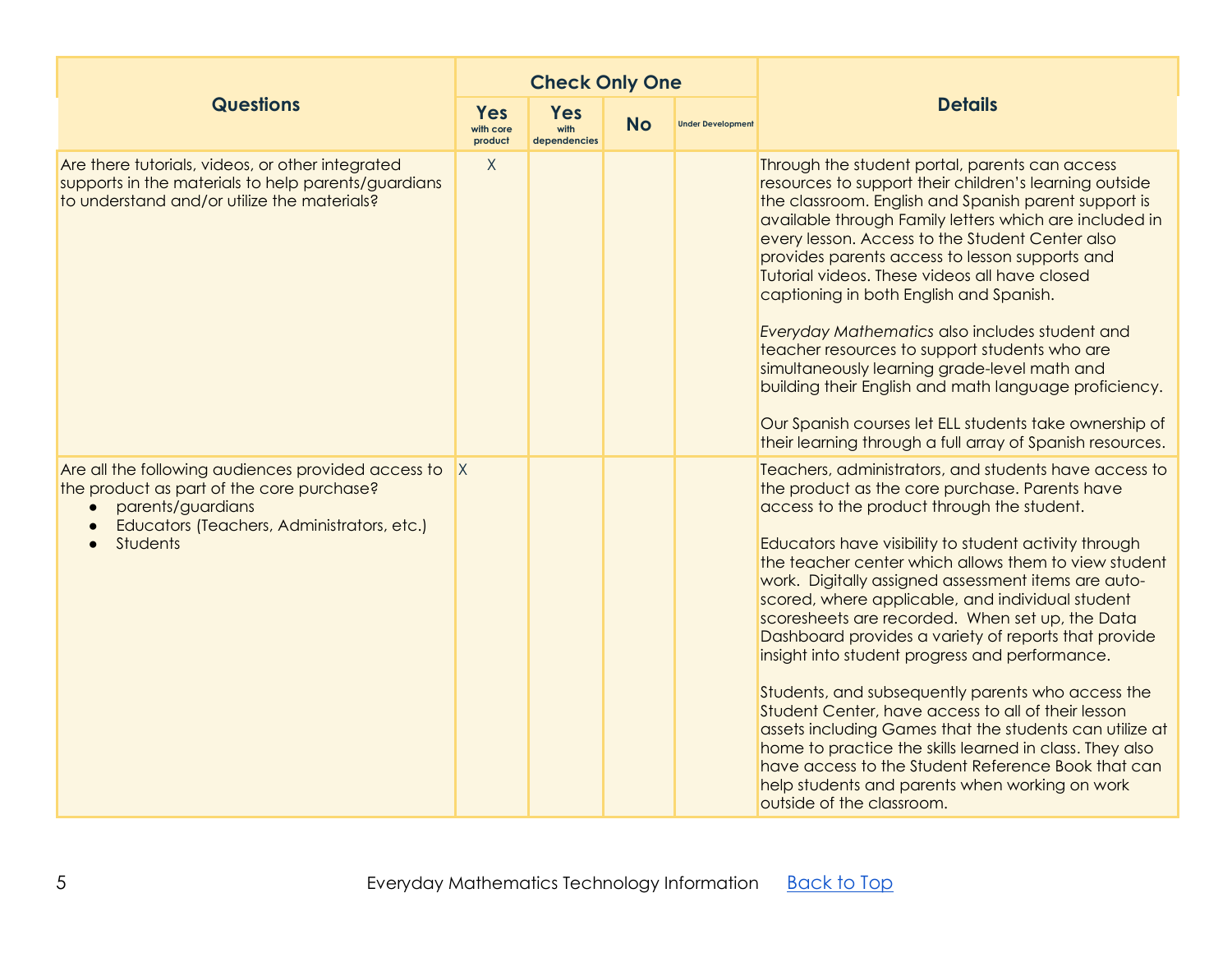|                                                                                                               |              | <b>Check Only One</b>                                                                 |  |                          |                                                                                                                                                                                                                                                                                                                                                                                                                                                                                                                                                      |  |  |
|---------------------------------------------------------------------------------------------------------------|--------------|---------------------------------------------------------------------------------------|--|--------------------------|------------------------------------------------------------------------------------------------------------------------------------------------------------------------------------------------------------------------------------------------------------------------------------------------------------------------------------------------------------------------------------------------------------------------------------------------------------------------------------------------------------------------------------------------------|--|--|
| <b>Questions</b>                                                                                              |              | <b>Yes</b><br><b>Yes</b><br><b>No</b><br>with<br>with core<br>dependencies<br>product |  | <b>Under Development</b> | <b>Details</b>                                                                                                                                                                                                                                                                                                                                                                                                                                                                                                                                       |  |  |
| Are the materials designed to integrate with a<br>Learning Management System (LMS)?                           | $\mathsf{X}$ |                                                                                       |  |                          | McGraw Hill currently integrates with multiple<br>federated integration standards including, but not<br>limited to, LTI, SAML, ADFS and others.<br>Our digital platform maintains its own Identity<br>Management system for authentication purposes.<br>Should single-sign-on be utilized, a school district will<br>be able to utilize whichever technologies it deems<br>appropriate for authentication. McGraw Hill is<br>committed to working with districts on additional<br>integration options.                                               |  |  |
| Does all content conform to the National<br>Instructional Materials Accessibility Standard?                   | $\sf X$      |                                                                                       |  |                          | In compliance with federal NIMAS law, McGraw Hill<br>supplies accessible NIMAS files to the National<br>Instructional Materials Accessibility Center (NIMAC) for<br>all printed student textbooks and related student<br>printed core materials for use by certified blind or<br>print-disabled students. Additionally, an audio read of<br>student-facing content is available through the Digital<br>Student Center.                                                                                                                               |  |  |
| Is technical support during day-to-day use primarily X<br>the responsibility for the client or the publisher? |              |                                                                                       |  |                          | McGraw Hill is committed to providing faculty and<br>students with a range of support options. Our user<br>interface includes direct links to support information.<br>Technical Support is available via phone Monday-<br>Friday 7:00-8:00 EST.<br>Technology support available includes:<br>By Phone:<br>Customer Service: (800) 338-3987<br>Technical Support: (800) 437-3715<br>Online Technical Support including submitting a<br>support request:<br>https://mhedu.force.com/DTS/s/dtscontactus<br>http://mheducation.force.com/CustomerSupport |  |  |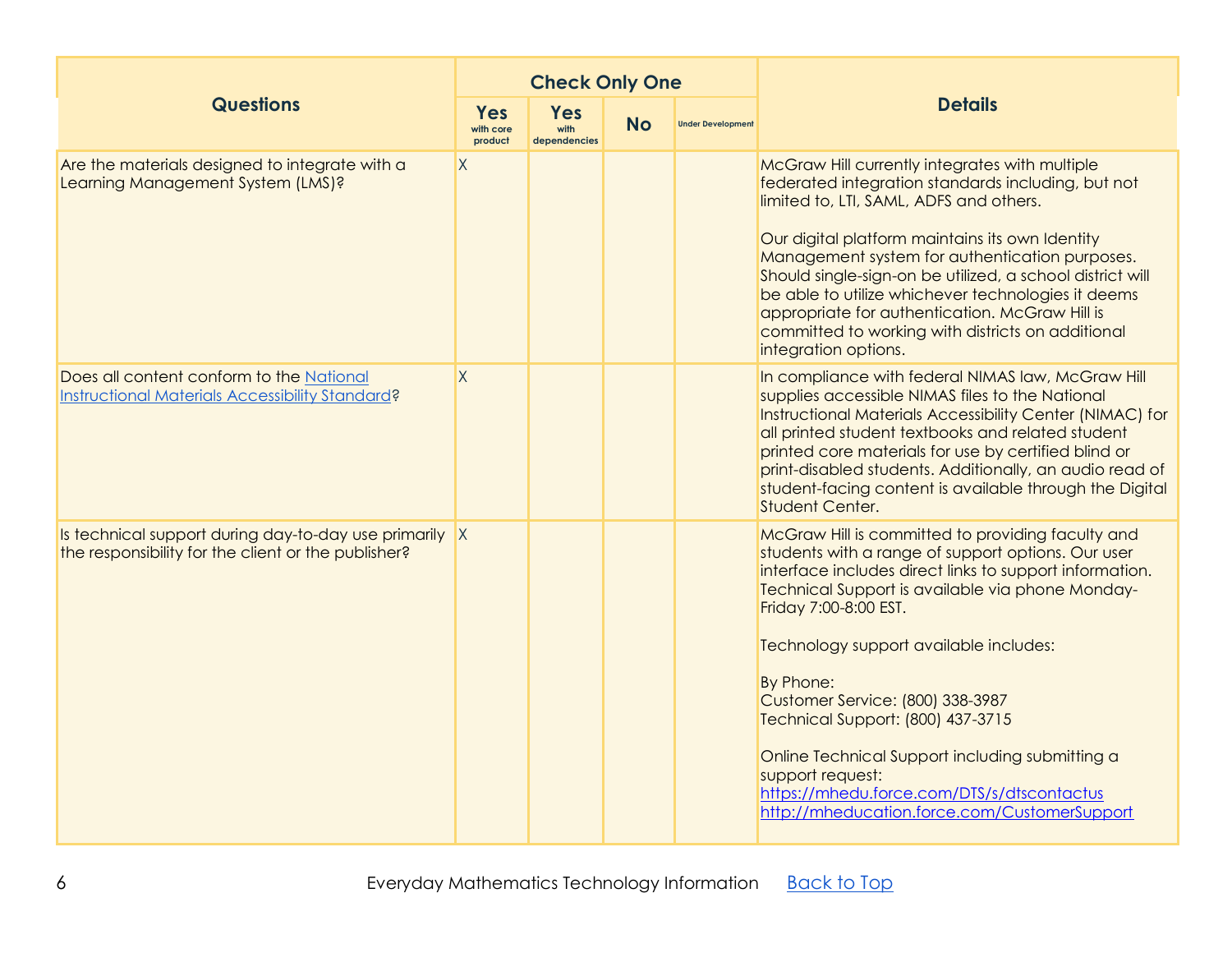<span id="page-6-0"></span>

|                  |                                    | <b>Check Only One</b>                           |  |                          |                                                                                                                                                                                                                                                                                                                                                                        |
|------------------|------------------------------------|-------------------------------------------------|--|--------------------------|------------------------------------------------------------------------------------------------------------------------------------------------------------------------------------------------------------------------------------------------------------------------------------------------------------------------------------------------------------------------|
| <b>Questions</b> | <b>Yes</b><br>with core<br>product | <b>Yes</b><br><b>No</b><br>with<br>dependencies |  | <b>Under Development</b> | <b>Details</b>                                                                                                                                                                                                                                                                                                                                                         |
|                  |                                    |                                                 |  |                          | Chat directly with a support agent and get<br>immediate answers to your questions. Try our online<br>chat feature to chat with one of our McGraw Hill<br>Digital Technical Support Representatives. Chat can<br>be found here:<br>http://mheducation.force.com/CustomerSupport<br>A 24/7 Customer Self-Service Tech Online Support<br>Center portal is also available. |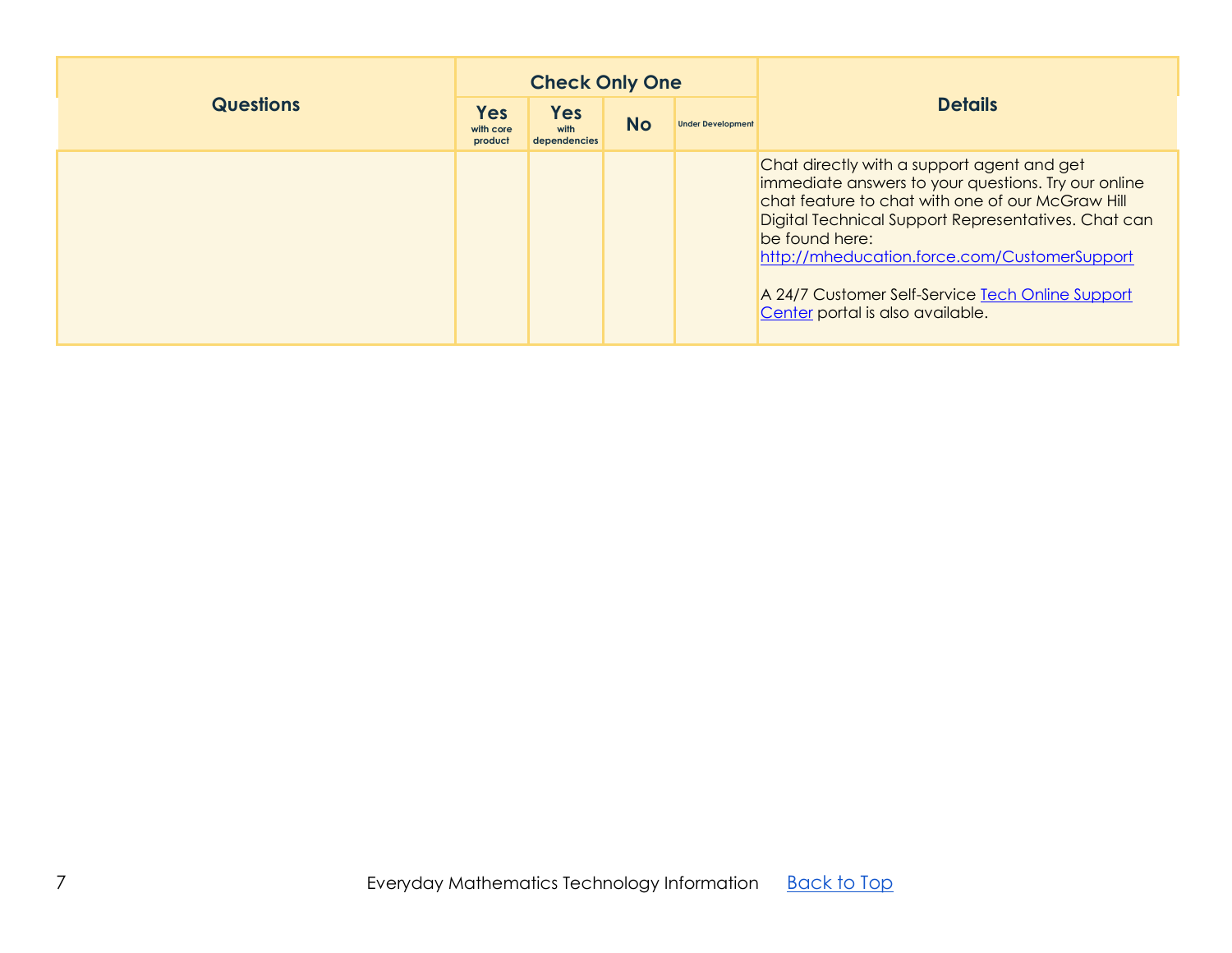# **Section 2: Technology Checklist**

The following checklists are designed to give more detailed information about digital design and technical capabilities in key areas of instructional materials to support state and local decision making. This list reflects details commonly requested by those making purchasing decisions at the state or local level. You may use or remove prompt text in providing additional details.

# <span id="page-7-0"></span>**Design**

Design questions address whether the materials are designed to be used digitally in an in-person environment, remote learning environment, or both. Digital design can vary, often ranging from the ability to access files that are identical to print materials online to doing tasks and assessments as part of the program. The ability to take advantage of design functionality may depend on answers to questions in other sections of the checklist such as internet capabilities, number and type of devices, etc.

### **\* Note:**

|                                                                                                                                                                                                                                                                                              |                             | <b>Check Only One</b>              |           |                                    |                                                                                                                                                                                                                                                                                                                                                                                                                                                                                                                                                                                                                                                                                 |
|----------------------------------------------------------------------------------------------------------------------------------------------------------------------------------------------------------------------------------------------------------------------------------------------|-----------------------------|------------------------------------|-----------|------------------------------------|---------------------------------------------------------------------------------------------------------------------------------------------------------------------------------------------------------------------------------------------------------------------------------------------------------------------------------------------------------------------------------------------------------------------------------------------------------------------------------------------------------------------------------------------------------------------------------------------------------------------------------------------------------------------------------|
| <b>Questions</b>                                                                                                                                                                                                                                                                             | Yes<br>with core<br>product | <b>Yes</b><br>with<br>dependencies | <b>No</b> | <b>Under</b><br><b>Development</b> | <b>Details</b>                                                                                                                                                                                                                                                                                                                                                                                                                                                                                                                                                                                                                                                                  |
| Are the materials designed to be used with both<br>digital and print components?<br>Are there print options available for student-<br>facing materials that could be utilized in a<br>blended digital approach?<br>Is the print content identical, similar, or<br>comparable to the digital? | X                           |                                    |           |                                    | Everyday Mathematics includes a wealth of print and<br>digital resources designed to help students master both<br>practice and content standards.<br>The Everyday Mathematics blended print/digital<br>experience is designed to include purposeful print and<br>digital components, focused on sparking student curiosity<br>and providing teachers with flexible implementation<br>options. All instructional content can be projected or can<br>be accessed via desktop, laptop, or tablet. In addition,<br>the program has been designed with purposeful,<br>embedded digital tools to increase student engagement<br>and provide a variety of instructional opportunities. |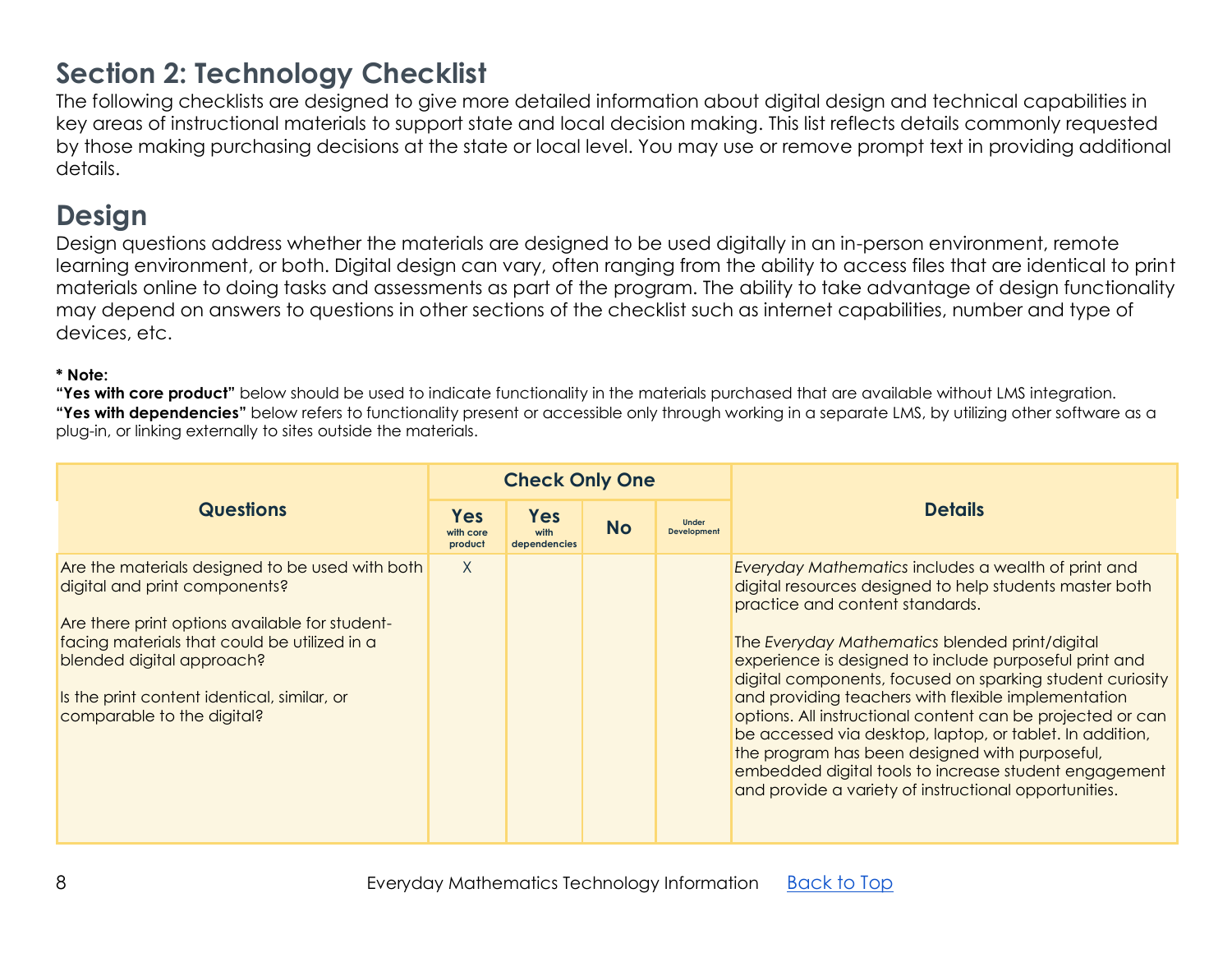|                                                                                        | <b>Check Only One</b>       |                                    |           |                                    |                                                                                                                                                                                                                                                                                                                                                                                                                                                                                                                                                                     |
|----------------------------------------------------------------------------------------|-----------------------------|------------------------------------|-----------|------------------------------------|---------------------------------------------------------------------------------------------------------------------------------------------------------------------------------------------------------------------------------------------------------------------------------------------------------------------------------------------------------------------------------------------------------------------------------------------------------------------------------------------------------------------------------------------------------------------|
| <b>Questions</b>                                                                       | Yes<br>with core<br>product | <b>Yes</b><br>with<br>dependencies | <b>No</b> | <b>Under</b><br><b>Development</b> | <b>Details</b>                                                                                                                                                                                                                                                                                                                                                                                                                                                                                                                                                      |
|                                                                                        |                             |                                    |           |                                    | All student-facing print resources have an identical digital<br>version as an eBook. in addition, each individual activity<br>and program has an interactive, digital version.<br>All bundles include access to Digital Student and Teacher<br>Centers.<br>If yes,<br>What are the print options? (check all that apply)<br>X Purchase hard-copy books/workbooks<br>Photocopies available for purchase<br>Users can print at home                                                                                                                                   |
| Is the digital design of the materials intended to<br>replicate a textbook experience? | X                           |                                    |           |                                    | The Everyday Mathematics digital design allows teachers<br>and students to work seamlessly through the learning<br>journey using either print or digital:<br>Student Edition: Students have a choice of the Math<br>eJournal or the Student Center lesson slides to<br>complete their work.<br>Aligned, interactive experience: Math eJournal allows<br>students to enter text, highlight, take notes, and<br>bookmark. The Lesson slides allow students access to<br>interactive lesson elements and embedded lesson<br>etools to extend exploration and learning. |
| Are digital teacher guides available for the<br>materials?                             | $\sf X$                     |                                    |           |                                    | Teacher Lesson Guides are available as an eBook. Every<br>digital learning asset includes teacher support at point of<br>use.<br>Teachers can access the digital teacher guides for their<br>grade in the Teacher Center and they also have access<br>to the guides from the grade above and grade below.<br>The guides are currently available to teachers only and<br>not to parents/guardian.                                                                                                                                                                    |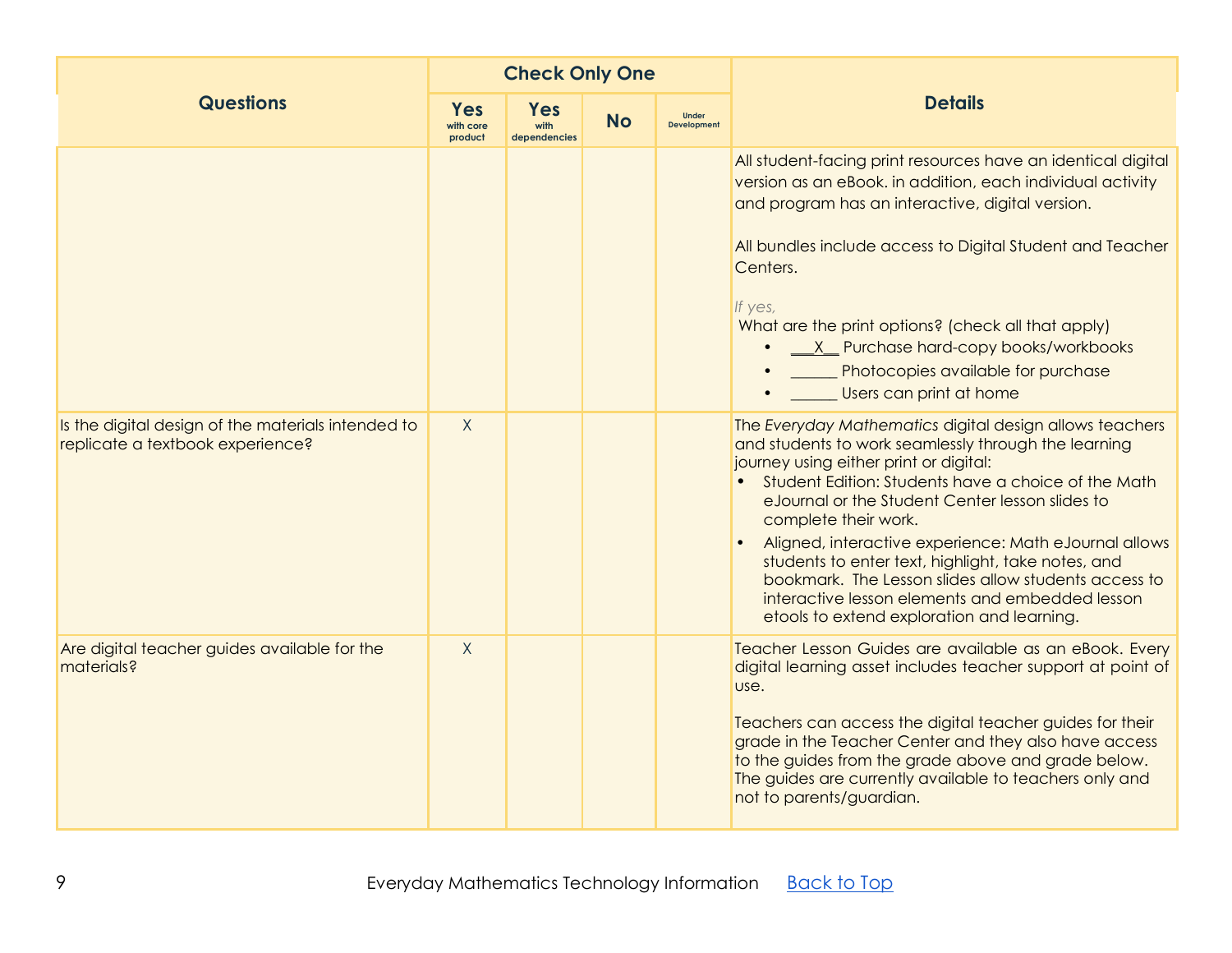|                                                                                                            |                                    | <b>Check Only One</b>              |           |                             |                                                                                                                                                                                                                                                                                          |
|------------------------------------------------------------------------------------------------------------|------------------------------------|------------------------------------|-----------|-----------------------------|------------------------------------------------------------------------------------------------------------------------------------------------------------------------------------------------------------------------------------------------------------------------------------------|
| <b>Questions</b>                                                                                           | <b>Yes</b><br>with core<br>product | <b>Yes</b><br>with<br>dependencies | <b>No</b> | Under<br><b>Development</b> | <b>Details</b>                                                                                                                                                                                                                                                                           |
|                                                                                                            |                                    |                                    |           |                             | The digital teacher planning materials connect explicitly<br>to the student-facing lessons with the teacher support<br>linked to student-facing digital assets.                                                                                                                          |
|                                                                                                            |                                    |                                    |           |                             | Teachers have access to a video course Quick Start and<br>other video assets to aid teachers in program<br>implementation.                                                                                                                                                               |
|                                                                                                            |                                    |                                    |           |                             | All these digital assets are available to all customers for<br>no additional cost.                                                                                                                                                                                                       |
| Do the materials contain<br>videos/animations/simulations for student<br>learning?                         | $\sf X$                            |                                    |           |                             | Teachers will find a Video Directory for each course in the<br>Resources>Grade Level Resource>Videos and<br>Resource>Grade Level Resource>Tutorial Videos. All<br>videos are found within the course.                                                                                    |
|                                                                                                            |                                    |                                    |           |                             | Students can also access tutorial videos through the<br>Student Learning Center.                                                                                                                                                                                                         |
| Is any or all online content dependent on links<br>that are not maintained by the publisher?               |                                    |                                    | $\sf X$   |                             | All of the course content is found in the course site on the<br>McGraw Hill Learning platform.                                                                                                                                                                                           |
| Do the materials include opportunities for online<br>collaboration among students?                         |                                    |                                    | $\sf X$   |                             | Not Applicable.                                                                                                                                                                                                                                                                          |
| Do the materials include built in features for<br>student-to-teacher interaction?                          |                                    | $\mathsf{X}$                       |           |                             | When students complete the instructional activities in the<br>interactive ebook or individual lesson slides, teachers can<br>access and comment on students' work in their ebooks<br>or individual lesson slides.                                                                        |
| Is a 1:1 device ratio required?                                                                            |                                    |                                    | $\sf X$   |                             | Everyday Mathematics digital assets were optimized for a<br>one-to-one classroom; however, one-to-one device ratio<br>is not required. It is a district decision regarding the<br>student to device ratio as the program can be<br>implemented using print, hybrid, or full 1:1 digital. |
| Are the assessments contained within the<br>materials able to be securely completed by<br>students online? | $\sf X$                            |                                    |           |                             | All Everyday Mathematics assessments can be<br>administered securely online and all assessments can be<br>edited or be newly created by teachers.                                                                                                                                        |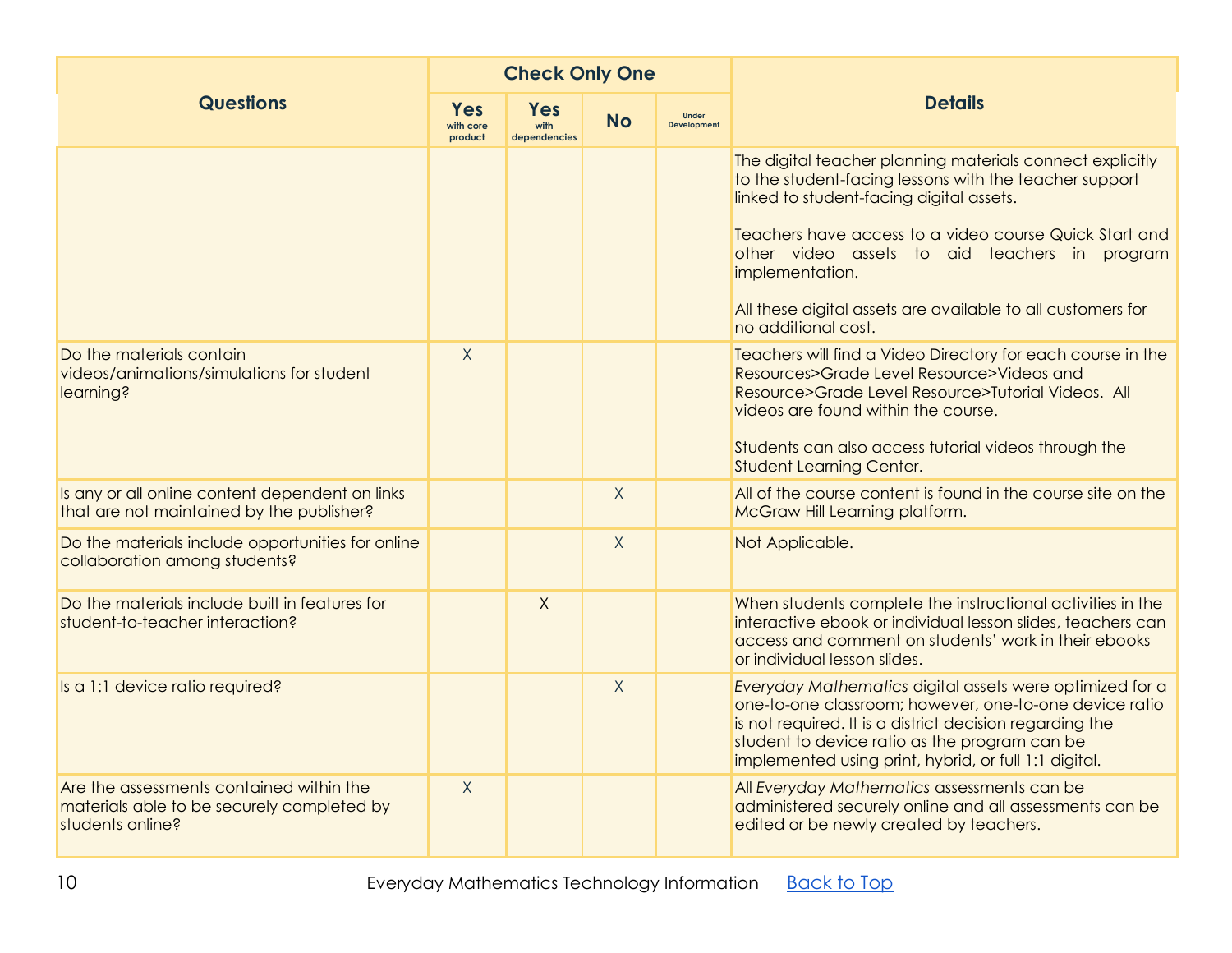|                                                                                                                                                                                                                                                                             | <b>Check Only One</b>              |                                                 |  |                                    |                                                                                                                                                                                                                                                                                                                                                                                                                                                                                                   |  |  |
|-----------------------------------------------------------------------------------------------------------------------------------------------------------------------------------------------------------------------------------------------------------------------------|------------------------------------|-------------------------------------------------|--|------------------------------------|---------------------------------------------------------------------------------------------------------------------------------------------------------------------------------------------------------------------------------------------------------------------------------------------------------------------------------------------------------------------------------------------------------------------------------------------------------------------------------------------------|--|--|
| <b>Questions</b>                                                                                                                                                                                                                                                            | <b>Yes</b><br>with core<br>product | <b>Yes</b><br><b>No</b><br>with<br>dependencies |  | <b>Under</b><br><b>Development</b> | <b>Details</b>                                                                                                                                                                                                                                                                                                                                                                                                                                                                                    |  |  |
|                                                                                                                                                                                                                                                                             |                                    |                                                 |  |                                    | A digital assessment is offered for each Unit. Beginning-,<br>Mid- and End- of-Year assessments are also available.                                                                                                                                                                                                                                                                                                                                                                               |  |  |
| Is data available about user sessions (e.g.,<br>timestamps, content being viewed, callbacks<br>fired, etc)?                                                                                                                                                                 | $\sf X$                            |                                                 |  |                                    | Organization administrators have access to a usage data<br>dashboard at the district and/or school level, depending<br>on level of data permission, that provides aggregated<br>platform-level usage statistics for teachers and students.<br>We continue to work to improve our usage data<br>reporting, including the creation of on-demand, self-<br>service reports.                                                                                                                          |  |  |
| Are there online professional learning supports<br>to help teachers utilize the materials?                                                                                                                                                                                  | $\sf X$                            |                                                 |  |                                    | <b>Everyday Mathematics provides teachers with numerous</b><br>opportunities to familiarize themselves with the content of<br>the unit and lesson.<br>Everyday Mathematics has an embedded<br>implementation support. Teachers have access to a<br>video course Quick Start and other supports to aid in<br>implementation.<br>The Teacher Center also includes videos and support for<br>demonstrating the Mathematical Practices. In addition,<br>online assets include embedded teacher notes. |  |  |
| Are there parent/guardian resources available<br>for school systems to utilize:<br>For when there is in-person instruction?<br>For when there is hybrid instruction?<br>$\bullet$<br>For creating continued learning plans for<br>$\bullet$<br>distance learning schedules? | $\sf X$                            |                                                 |  |                                    | By logging into the Student Center, families can access<br>all the Everyday Mathematics course material to support<br>their children's learning outside the classroom. Through<br>the Student Center, parents/guardians can also view<br>their child's grades for each assignment.                                                                                                                                                                                                                |  |  |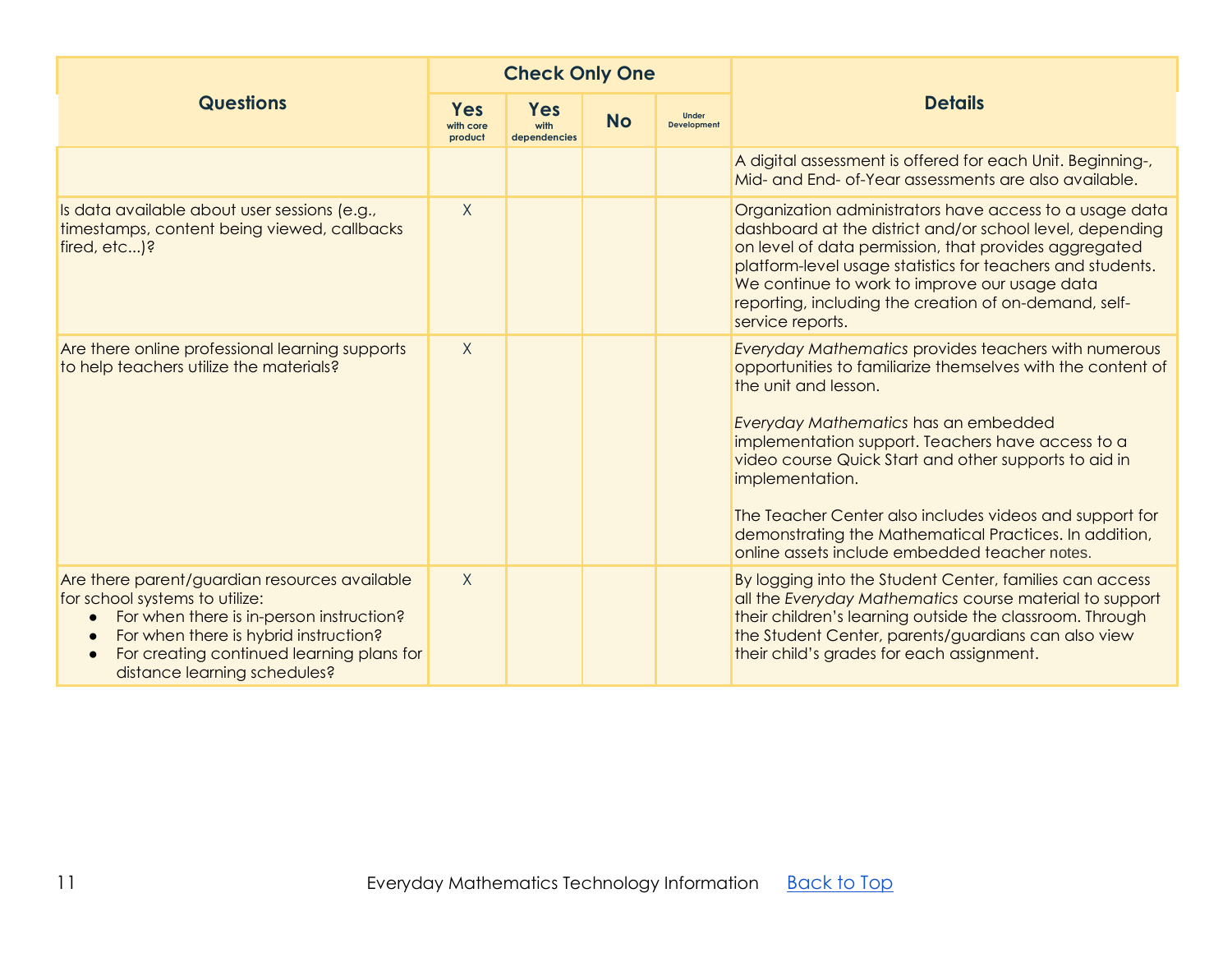| <b>Learning Management</b><br><b>Systems</b>                                                                          | <b>Blackboard</b> | <b>Canvas</b> | <b>Eduphoria</b> | Google<br><b>Classroom</b> | <b>ItsLearning</b> | <b>Moodle</b> | Schoology | Other:<br><b>Please list below</b> |
|-----------------------------------------------------------------------------------------------------------------------|-------------------|---------------|------------------|----------------------------|--------------------|---------------|-----------|------------------------------------|
| Are the materials configured to SSO<br>work with one or more learning<br>management systems? Check<br>all that apply. |                   | SSO           |                  |                            | SSO                | <b>SSC</b>    | SSO       |                                    |

McGraw Hill currently integrates with multiple federated integration standards including, but not limited to, LTI, SAML, ADFS and others.

Our digital platform maintains its own Identity Management system for authentication purposes. Should single-sign-on be utilized, a school district will be able to utilize whichever technologies it deems appropriate for authentication. McGraw Hill is committed to working with districts on additional integration options.

# <span id="page-11-0"></span>**System Access**

System access questions address how users access the digital materials and what kind of logins/passwords are accepted/supported/required.

#### **\* Note:**

|                              |                                    | <b>Check Only One</b>              |           |                                    |                                                                                                                                                                                                                                                                                                                                                                                                                                                                                                     |  |  |
|------------------------------|------------------------------------|------------------------------------|-----------|------------------------------------|-----------------------------------------------------------------------------------------------------------------------------------------------------------------------------------------------------------------------------------------------------------------------------------------------------------------------------------------------------------------------------------------------------------------------------------------------------------------------------------------------------|--|--|
| <b>Questions</b>             | <b>Yes</b><br>with core<br>product | <b>Yes</b><br>with<br>dependencies | <b>No</b> | <b>Under</b><br><b>Development</b> | <b>Details</b>                                                                                                                                                                                                                                                                                                                                                                                                                                                                                      |  |  |
| Is single sign-on supported? | X                                  |                                    |           |                                    | McGraw Hill currently integrates with multiple federated<br>integration standards including, but not limited to, LTI,<br>SAML, ADFS and others.<br>Our digital platform maintains its own Identity<br>Management system for authentication purposes. Should<br>single-sign-on be utilized, a school district will be able to<br>utilize whichever technologies it deems appropriate for<br>authentication. McGraw Hill is committed to working with<br>districts on additional integration options. |  |  |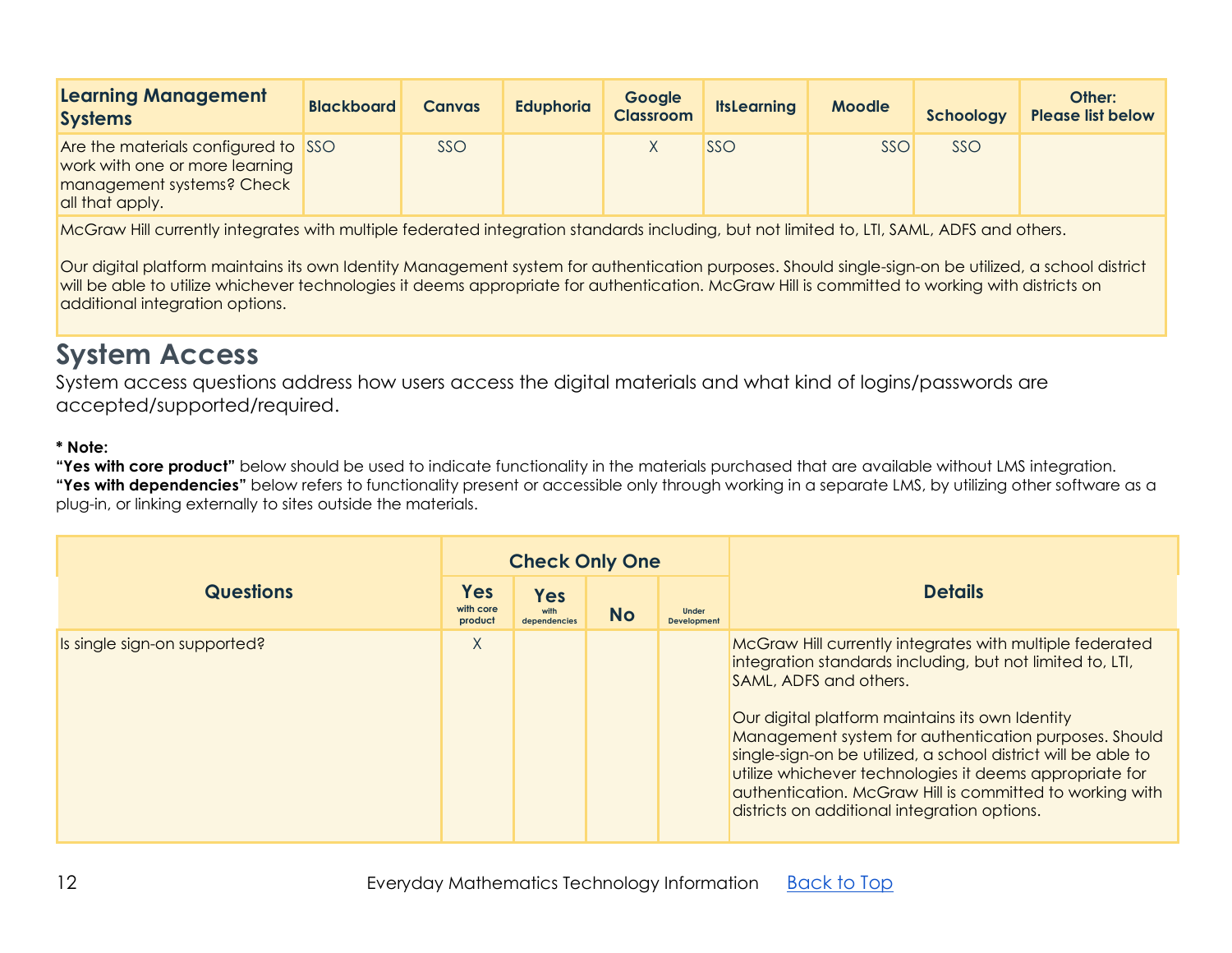|                                                                                                                                     |                             | <b>Check Only One</b>              |           |                                    |                                                                                                                                                                                                                                                                                                                                                                                                                                                                                                                                                                                                        |  |
|-------------------------------------------------------------------------------------------------------------------------------------|-----------------------------|------------------------------------|-----------|------------------------------------|--------------------------------------------------------------------------------------------------------------------------------------------------------------------------------------------------------------------------------------------------------------------------------------------------------------------------------------------------------------------------------------------------------------------------------------------------------------------------------------------------------------------------------------------------------------------------------------------------------|--|
| <b>Questions</b>                                                                                                                    | Yes<br>with core<br>product | <b>Yes</b><br>with<br>dependencies | <b>No</b> | <b>Under</b><br><b>Development</b> | <b>Details</b>                                                                                                                                                                                                                                                                                                                                                                                                                                                                                                                                                                                         |  |
| Can the platform manage staff assigned to<br>multiple schools with a single sign-on?                                                | X                           |                                    |           |                                    | Staff can be associated with more than one school or<br>location.                                                                                                                                                                                                                                                                                                                                                                                                                                                                                                                                      |  |
| Can co-teachers be assigned to multiple classes?                                                                                    | $\mathsf{X}$                |                                    |           |                                    | Multiple teachers can be assigned to the same class. We<br>require one teacher to be set as the primary, but<br>additional teachers can be added at designated levels<br>of permissions. If a teacher is manually added to a class<br>that is using an SIS integration, the nightly data processing<br>will override the manual change.                                                                                                                                                                                                                                                                |  |
| Can students who move between teachers or<br>schools using the same materials be re-assigned<br>without losing their work/progress? |                             |                                    | X         |                                    | If re-enrolled in the same class, the student is re-added<br>to the class, regains their product access, and their<br>original data are restored. If the student is enrolled in a<br>new class, they are rostered in the class and gain access<br>to the associated product(s).<br>Student progress and work stay with the student, but only<br>in the context of a class. If a student is removed from the<br>class, the assignments, assessments, etc., do not have<br>necessary context to maintain meaning for the next<br>class.                                                                  |  |
| Can the platform provide user accounts for staff<br>members (principals and other admin) who are<br>not assigned students?          | $\mathsf{X}$                |                                    |           |                                    | The platform provides access for multiple roles and levels<br>including Student, Teacher, School Administrator, and<br>District Administrator. Additional purchase is not required<br>to create school or district administrator-only accounts for<br>staff users.<br>Access to the data is restricted solely to Subscriber<br>personnel based on the user role they are assigned in the<br>system. It is the Subscriber's responsibility to ensure that<br>user roles match the level of access allowed for personnel<br>and their personnel will not release such Data to any<br>unauthorized party. |  |
| <b>Questions</b>                                                                                                                    |                             | <b>Check Only One</b>              |           |                                    |                                                                                                                                                                                                                                                                                                                                                                                                                                                                                                                                                                                                        |  |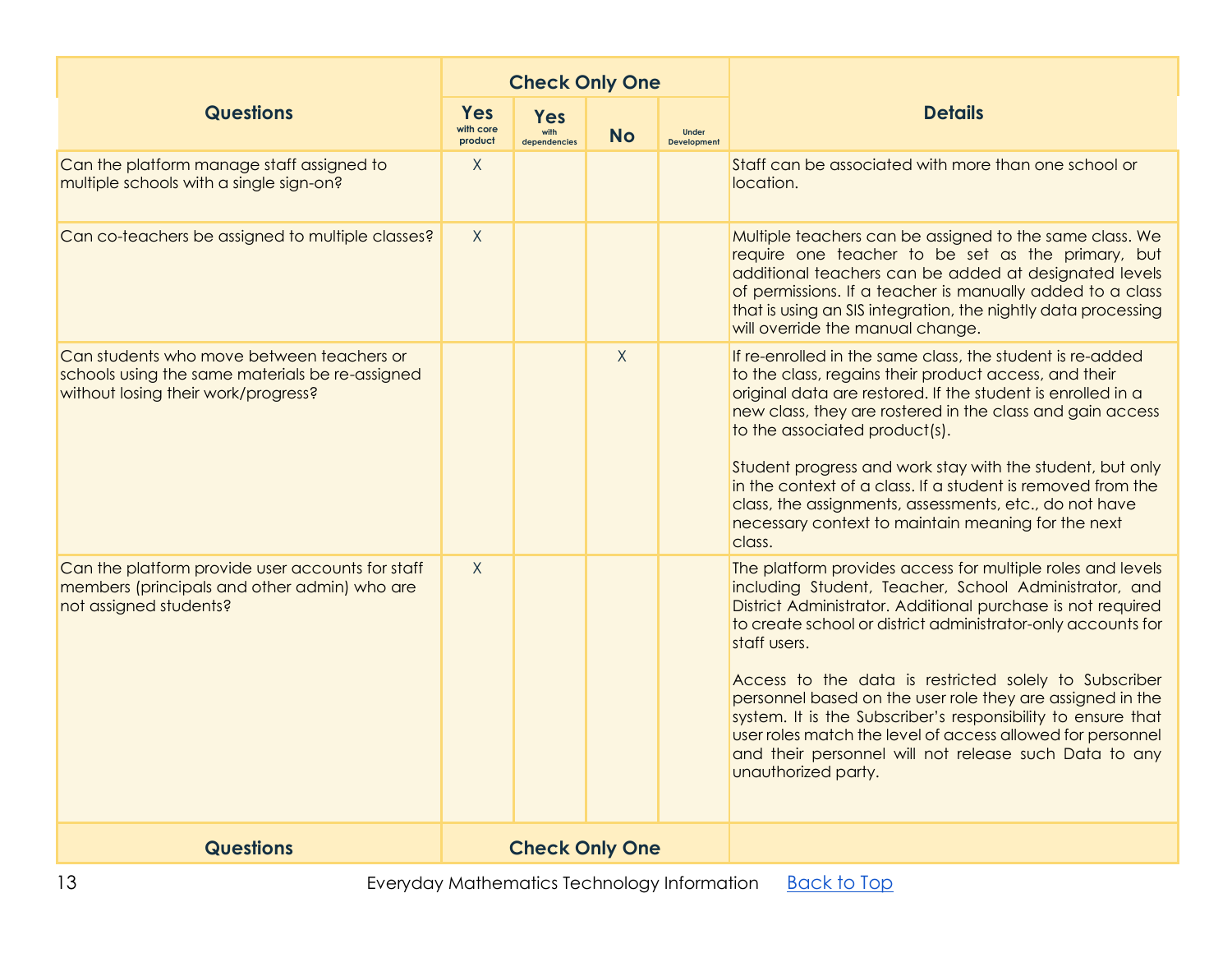<span id="page-13-0"></span>

|                                                                                                       | <b>Yes</b><br>with core<br>product | <b>Yes</b><br>with<br>dependencies | <b>No</b> | <b>Under</b><br><b>Development</b> | <b>Details</b>                                                                                                                                                                                                                                                                                                                                                                                                                                                                                                                                                                            |
|-------------------------------------------------------------------------------------------------------|------------------------------------|------------------------------------|-----------|------------------------------------|-------------------------------------------------------------------------------------------------------------------------------------------------------------------------------------------------------------------------------------------------------------------------------------------------------------------------------------------------------------------------------------------------------------------------------------------------------------------------------------------------------------------------------------------------------------------------------------------|
| Can passwords be reset without assistance from<br>trained IT staff?                                   | X                                  |                                    |           |                                    | The platform has its own password reset workflows. Should<br>single-sign-on be utilized, an organization will be able to<br>use whichever approach it deems appropriate for<br>password resets. Teachers and students can self-register<br>and have immediate access to usernames/passwords.<br>Teachers/Admins are able to modify their passwords. For<br>self-registration customers, teachers and admins can<br>update passwords for students. Teachers can also provide<br>temporary passwords to students to allow them to update<br>their passwords in self-registration districts. |
| When working offline, does the product<br>automatically sync when a connection is re-<br>established? |                                    |                                    | X         |                                    | There is limited offline capability, mainly for eBooks in the<br>product. These eBooks automatically synch when the<br>user is online.                                                                                                                                                                                                                                                                                                                                                                                                                                                    |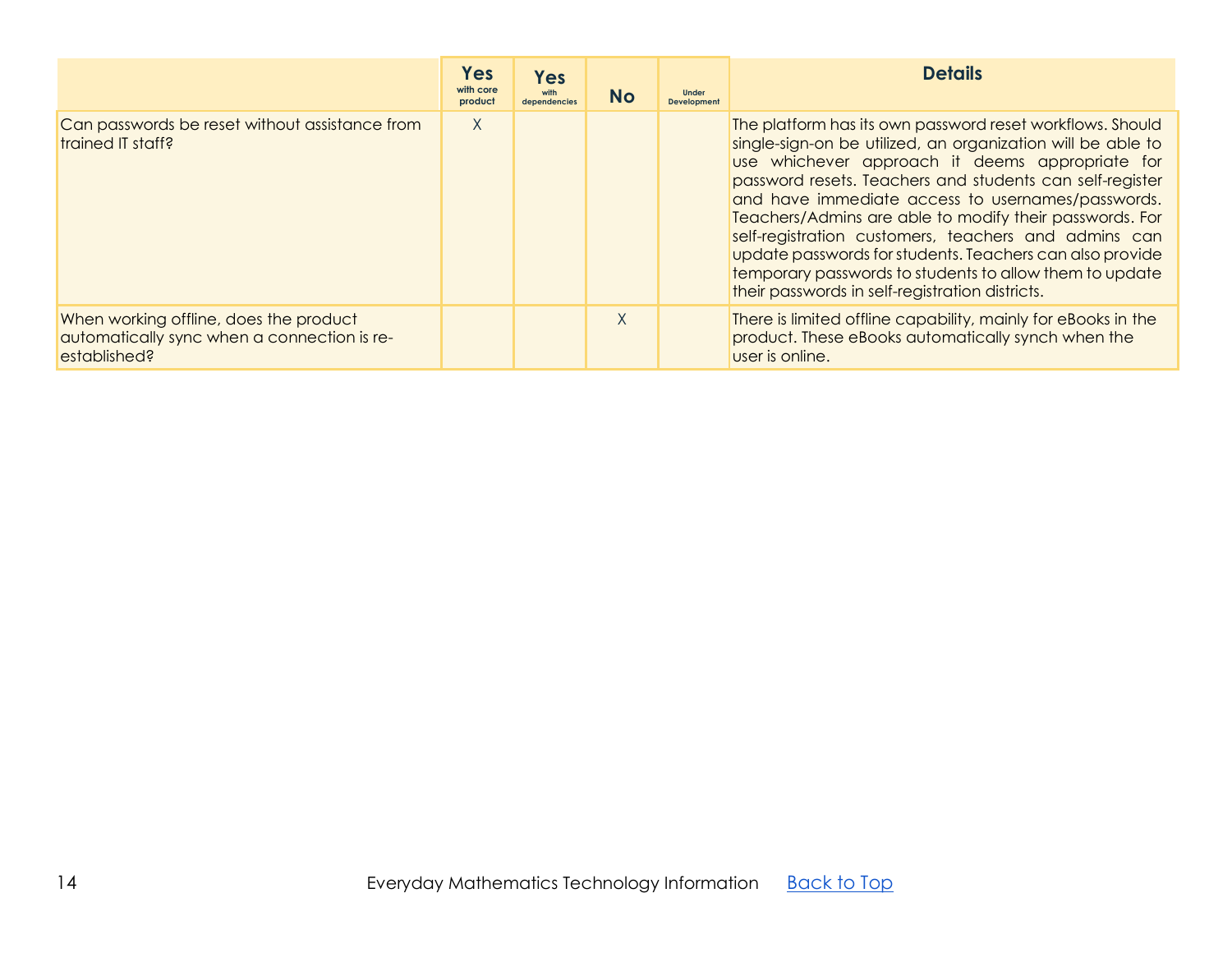### **Technical Support**

Technical Support questions are designed to help users understand what assistance to expect. These details are important to consider alongside local capacity for devices, networks, and use. Considering what level of independence users will have alongside these criteria can help schools and districts reflect on their needs for support.

#### **\* Note:**

|                                                                                      |                             | <b>Check Only One</b>              |           |                                    |                                                                                                                                                                                                                                                   |  |
|--------------------------------------------------------------------------------------|-----------------------------|------------------------------------|-----------|------------------------------------|---------------------------------------------------------------------------------------------------------------------------------------------------------------------------------------------------------------------------------------------------|--|
| <b>Technical Support</b>                                                             | Yes<br>with core<br>product | <b>Yes</b><br>with<br>dependencies | <b>No</b> | <b>Under</b><br><b>Development</b> | <b>Details</b>                                                                                                                                                                                                                                    |  |
| Is technical support provided to districts during initial set-<br>up and deployment? | X                           |                                    |           |                                    | McGraw Hill offers integration and implementation<br>support options, and each program includes help<br>documentation and technical support to ease<br>implementation and use for our customers.                                                  |  |
|                                                                                      |                             |                                    |           |                                    | McGraw Hill works specifically with districts to understand<br>their specific needs and provides support prior to<br>implementation based on an understanding of their<br>particular needs.                                                       |  |
| Is technical support provided during the duration of the<br>contract?                | $\mathsf{X}$                |                                    |           |                                    | McGraw Hill is committed to providing faculty, students,<br>and parents with a range of support options.                                                                                                                                          |  |
|                                                                                      |                             |                                    |           |                                    | Please visit https://mhedu.force.com/DTS/s/ for more<br>information about product support.                                                                                                                                                        |  |
|                                                                                      |                             |                                    |           |                                    | Customers can also contact Digital Technical Support via<br>live<br>chat,<br>email,<br>and<br>phone<br>visiting<br>https://mhedu.force.com/DTS/s/contactus.<br>Standard<br>operating hours are 7:00 am to 8:00 pm Eastern Time,<br>Monday-Friday. |  |
|                                                                                      |                             |                                    |           |                                    | Tech Directors who have an existing integration with<br>McGraw Hill can get support setting up their classes,<br>rosters, and products for their districts by contacting                                                                          |  |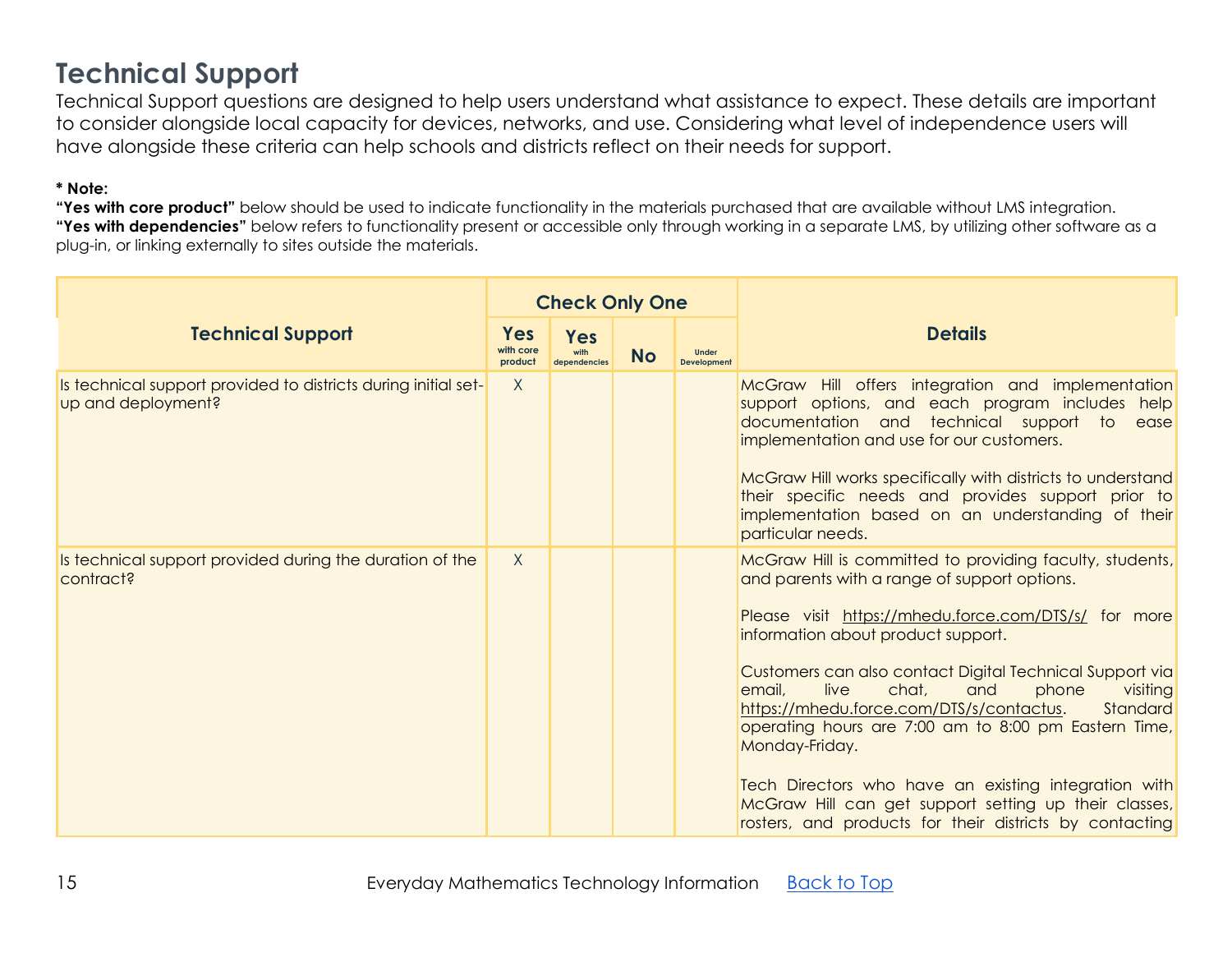<span id="page-15-0"></span>

|                                                                                       |        |  | Integration Support directly at 855-315-6417 or they can<br>email integrationsupport@mheducation.com<br>On average, 96% of all contacts sent to support are<br>resolved without needing to be escalated.<br>Phone and live chat service level goals are 80% of volume<br>in answered in 30 seconds and aim to respond to emails<br>in less than 24 business hours. However, during the Back<br>to School peak, response times may vary. |
|---------------------------------------------------------------------------------------|--------|--|-----------------------------------------------------------------------------------------------------------------------------------------------------------------------------------------------------------------------------------------------------------------------------------------------------------------------------------------------------------------------------------------------------------------------------------------|
| If utilizing a free or trial version, is technical support<br>provided?               | $\chi$ |  | Yes, the same support is provided as above.                                                                                                                                                                                                                                                                                                                                                                                             |
| Are there self-service supports for troubleshooting?                                  | $\chi$ |  | The help site can be reached by clicking on this link:<br>https://mhedu.force.com/DTS/s/                                                                                                                                                                                                                                                                                                                                                |
| Does technical support include planning for emergency<br>access and district support? | $\chi$ |  | We encourage educators to subscribe to our status page<br>on http://status.mheducation.com/ to receive up to the<br>minute updates if we experience any unplanned outages.<br>Technical support is available 24/7.                                                                                                                                                                                                                      |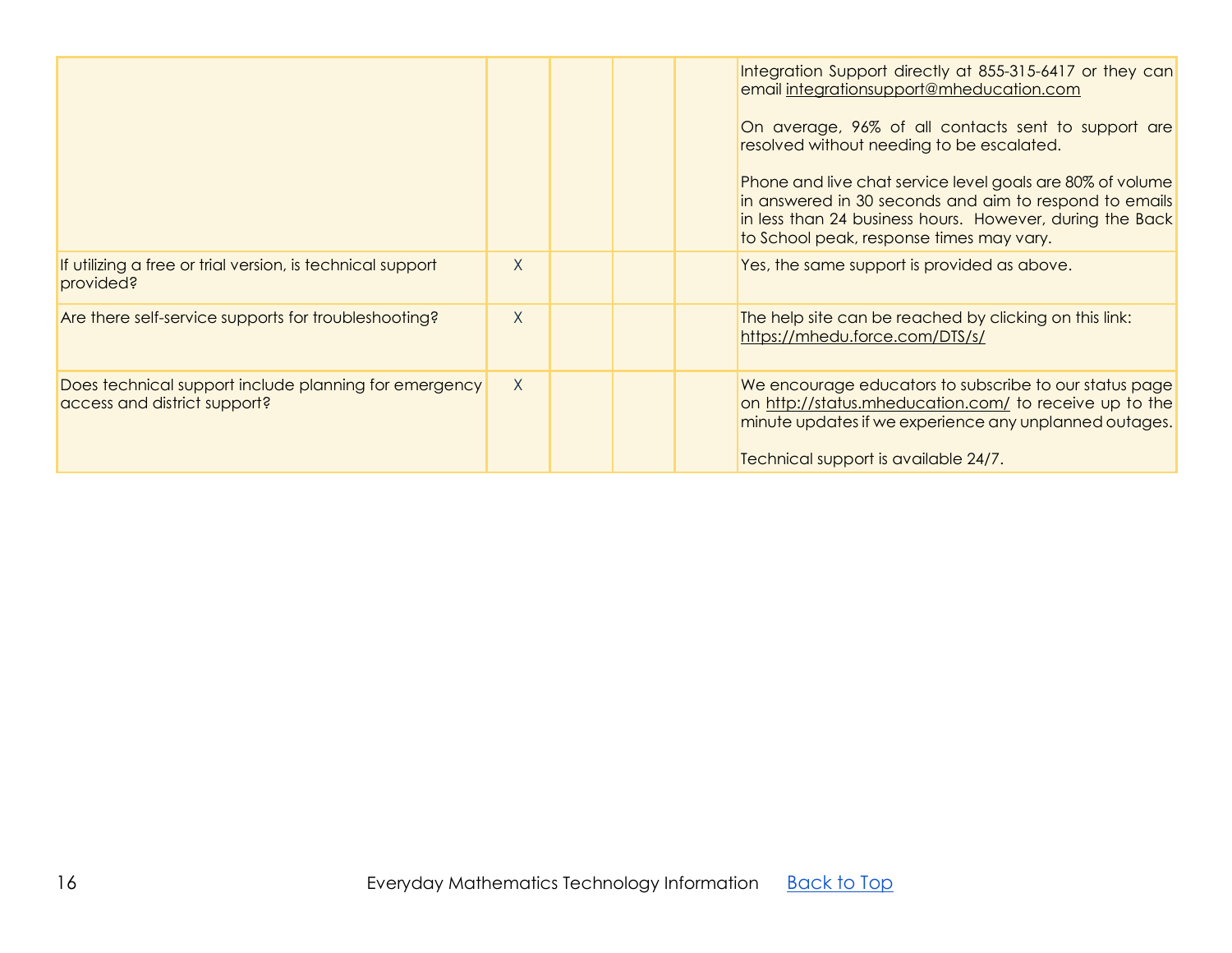### **Compatibility**

Compatibility questions address technical compatibility specifications. It is designed to help users understand how the materials will look and operate on various devices. These details are important to consider alongside local capacity for devices, networks, and use. Understanding what devices function best can help determine users' needs for district device or technical support.

#### **\* Note:**

|                                                       | <b>Check Only One</b>                                                          |                       |  |                                    |                                                                                                                                                                                                                                                                                                                                                                                                                                                                                                                                   |  |  |
|-------------------------------------------------------|--------------------------------------------------------------------------------|-----------------------|--|------------------------------------|-----------------------------------------------------------------------------------------------------------------------------------------------------------------------------------------------------------------------------------------------------------------------------------------------------------------------------------------------------------------------------------------------------------------------------------------------------------------------------------------------------------------------------------|--|--|
| <b>Questions</b>                                      | <b>LMS</b><br><b>Yes</b><br><b>No</b><br><b>Dependent</b><br>with core product |                       |  | <b>Under</b><br><b>Development</b> | <b>Details</b>                                                                                                                                                                                                                                                                                                                                                                                                                                                                                                                    |  |  |
| Does the product have a native mobile<br>application? | $\sf X$                                                                        |                       |  |                                    | McGraw Hill content can be accessed on any<br>supported internet-ready device through the<br>browser. McGraw Hill provides a free Mobile App<br>that allows the student editions to be downloaded<br>to tablets and phones so that they can be available<br>off-line or without an internet connection.                                                                                                                                                                                                                           |  |  |
| Is the product browser-based?                         | $\sf X$                                                                        |                       |  |                                    | The instructional solution combines web-based<br>delivery that is compatible with all devices. Our<br>platform is accessible and fully functional on all<br>standard modern Internet browsers.<br>We currently support the following browsers and<br>versions:<br>Google Chrome 86+<br>Mozilla Firefox 86+<br>Apple Safari 12+<br>Microsoft Edge 90+<br>Supported browsers are updated, and current<br>System Requirements can be found here:<br>https://mhedu.force.com/DTS/s/article/McGraw-Hill-<br><b>System-Requirements</b> |  |  |
| <b>Questions</b>                                      |                                                                                | <b>Check Only One</b> |  |                                    | <b>Details</b>                                                                                                                                                                                                                                                                                                                                                                                                                                                                                                                    |  |  |
| 17                                                    | Everyday Mathematics Technology Information                                    |                       |  |                                    | <b>Back to Top</b>                                                                                                                                                                                                                                                                                                                                                                                                                                                                                                                |  |  |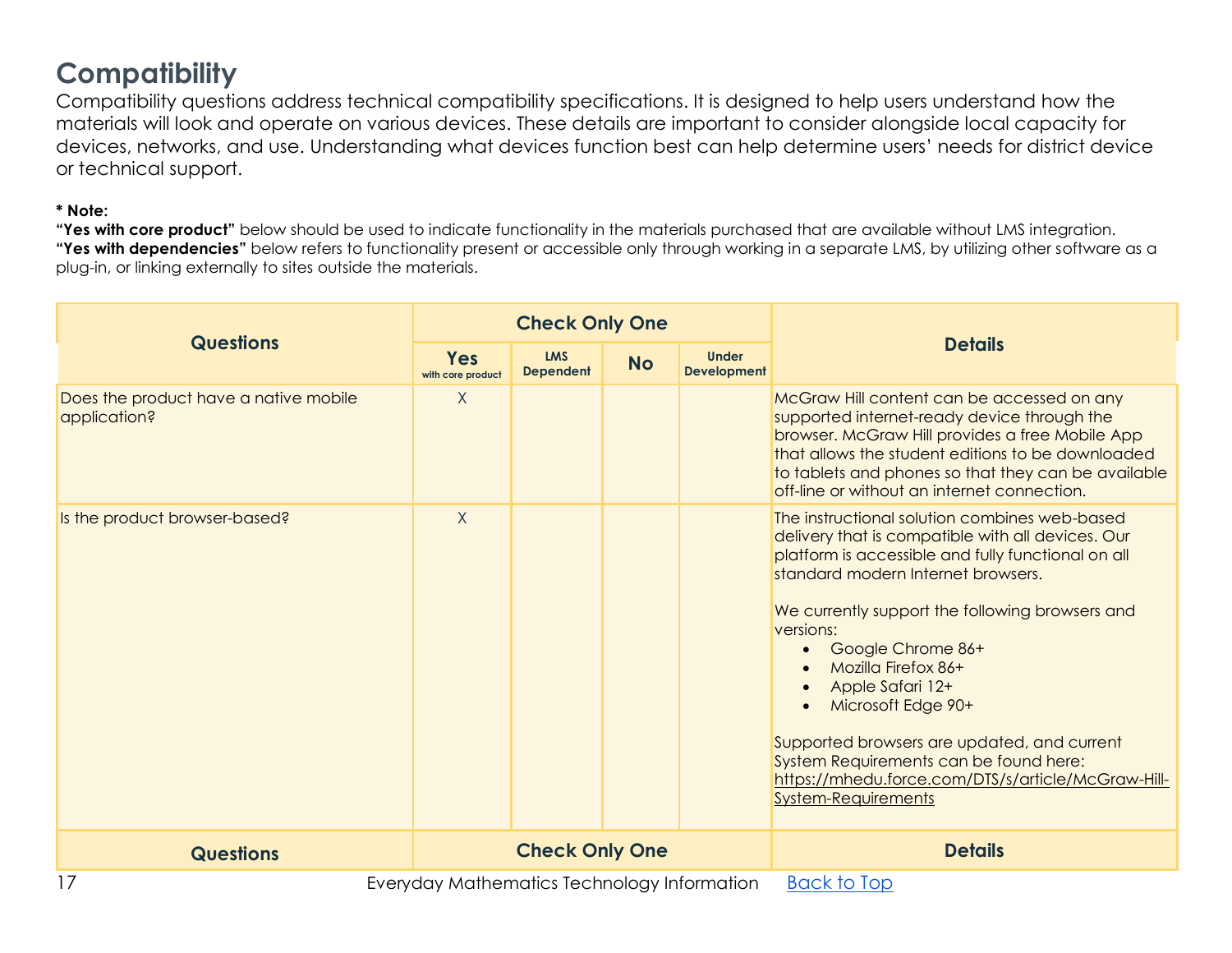|                                                                             | Yes<br>with core product | <b>LMS</b><br><b>Dependent</b> | <b>No</b> | <b>Under</b><br><b>Development</b> |                                                                                                                                                                                                                                                                                                                                                                                                                                                                                                                                                                                                                                                       |
|-----------------------------------------------------------------------------|--------------------------|--------------------------------|-----------|------------------------------------|-------------------------------------------------------------------------------------------------------------------------------------------------------------------------------------------------------------------------------------------------------------------------------------------------------------------------------------------------------------------------------------------------------------------------------------------------------------------------------------------------------------------------------------------------------------------------------------------------------------------------------------------------------|
| Does the product use responsive design for<br>rendering on smartphones?     |                          |                                | X         |                                    | While many our student and teacher materials will<br>perform in a responsive way on smaller form factor<br>devices (those with screens smaller than 9.5"),<br>including smartphones, our products are not built to<br>be responsive in all aspects.<br>McGraw Hill provides a free Mobile App called Read<br>Anywhere that allows users to download student<br>editions to tablets and phones so that they can be<br>available off-line or without an internet connection.<br>Please refer to our Minimum System Requirements.<br>This page is updated as needed.<br>https://mhedu.force.com/DTS/s/article/McGraw-Hill-<br><b>System-Requirements</b> |
| Does the product use responsive design for<br>rendering on tablet devices?  | $\mathsf{X}$             |                                |           |                                    | While many our student and teacher materials will<br>perform in a responsive way on smaller form factor<br>devices (those with screens smaller than 9.5"),<br>including smartphones, our products are not built to<br>be responsive in all aspects.<br>McGraw Hill provides a free Mobile App called Read<br>Anywhere that allows the student editions to be<br>downloaded to tablets and phones so that they can<br>be available off-line or without an internet<br>connection.                                                                                                                                                                      |
| Does the product use responsive design for<br>rendering on laptop devices?  | $\mathsf{X}$             |                                |           |                                    | Support is built for screens with resolutions of at least<br>1366 x 768<br>Please refer to our Minimum System Requirements.<br>This page is updated as needed.<br>https://mhedu.force.com/DTS/s/article/McGraw-Hill-<br><b>System-Requirements</b>                                                                                                                                                                                                                                                                                                                                                                                                    |
| Does the product use responsive design for<br>rendering on desktop devices? | $\mathsf{X}$             |                                |           |                                    | Support is built for screens with resolutions of at least<br>1366 x 768.<br>Please refer to our Minimum System Requirements.<br>This page is updated as needed.                                                                                                                                                                                                                                                                                                                                                                                                                                                                                       |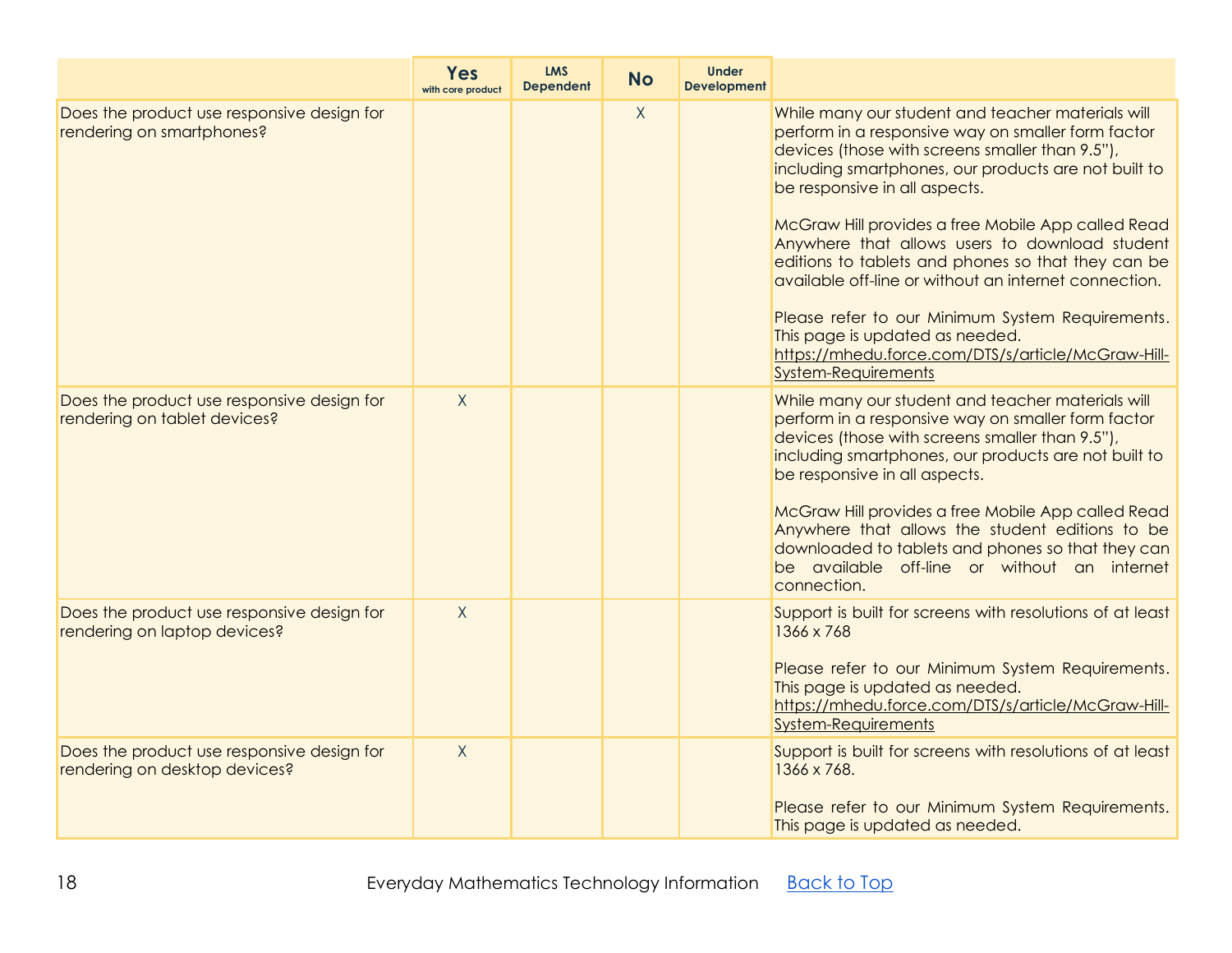|                                                                                                                                                                                                        |  |  | https://mhedu.force.com/DTS/s/article/McGraw-Hill-<br>System-Requirements                                                                                                                                                                                                                 |
|--------------------------------------------------------------------------------------------------------------------------------------------------------------------------------------------------------|--|--|-------------------------------------------------------------------------------------------------------------------------------------------------------------------------------------------------------------------------------------------------------------------------------------------|
| Are all users<br>(students/teachers/staff/admin/parents)<br>permitted to use the product on more than<br>one device (e.g. computer at school and a<br>laptop at home or a smartphone and a<br>laptop)? |  |  | Our platforms and content are Web based and<br>require each user to have a unique password to<br>access learning materials. All users with a username<br>and password may access the product through<br>multiple devices without additional software<br>downloads or additional licenses. |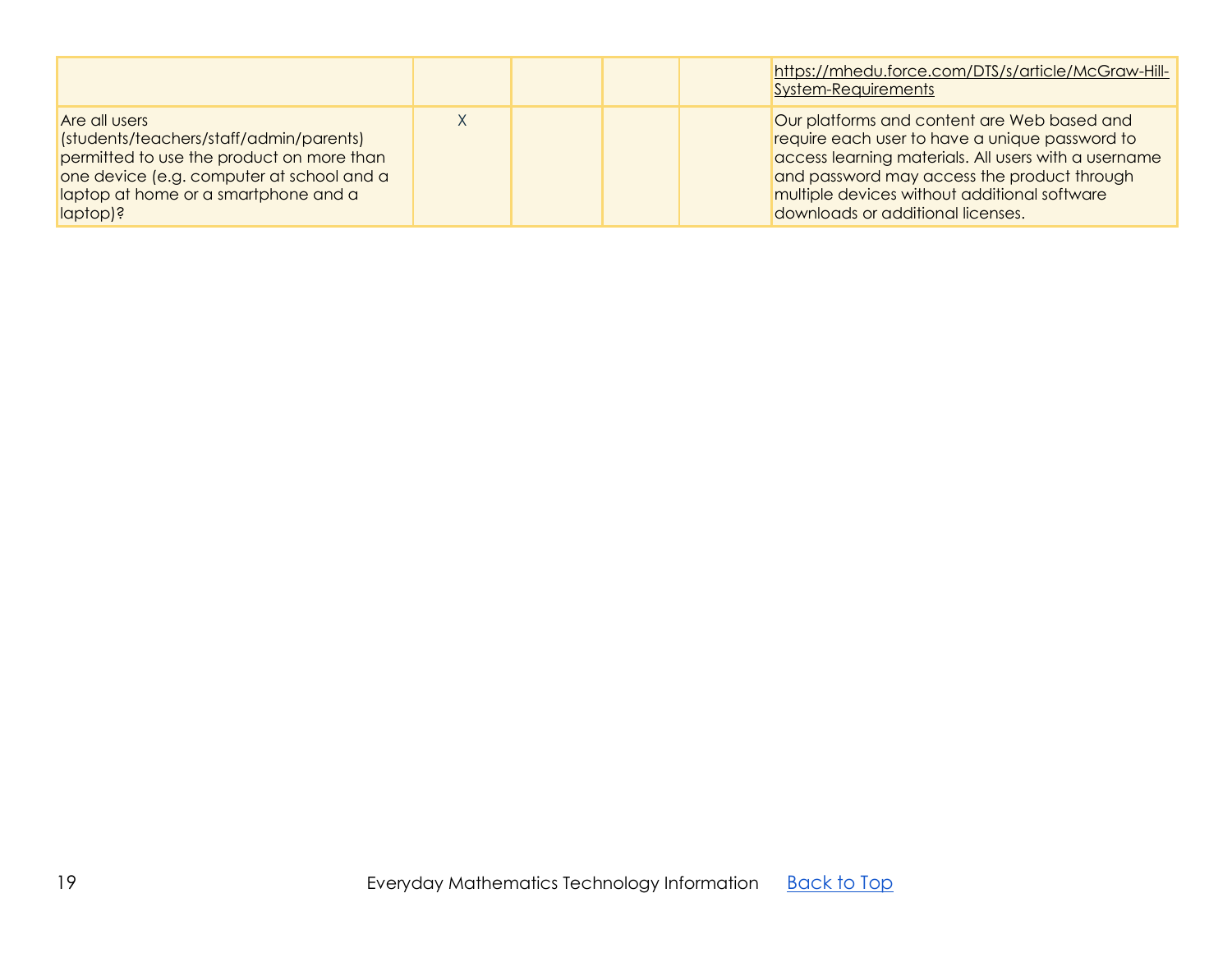| <b>Device Type</b>     | <b>Mark box if</b><br>device is<br>compatible | <b>Oldest operating</b><br>system/version<br>supported | <b>Newest operating</b><br>system/version<br>supported | <b>Details</b><br>Indicate if the materials are designed for a specific device<br>type or if they are generally compatible.                                                                                                                      |
|------------------------|-----------------------------------------------|--------------------------------------------------------|--------------------------------------------------------|--------------------------------------------------------------------------------------------------------------------------------------------------------------------------------------------------------------------------------------------------|
| Windows                | $\overline{X}$                                | $8.1 +$                                                | Current                                                |                                                                                                                                                                                                                                                  |
| Linux                  | $\Box$                                        |                                                        |                                                        | Out platform and content are not built for, nor tested on,<br>Linux devices; however, we would expect the content to<br>function appropriately if accessed via supported browsers.                                                               |
| <b>Windows Tablet</b>  | $\Box$                                        |                                                        |                                                        |                                                                                                                                                                                                                                                  |
| Apple Laptop/Desktop   | $\mathsf{X}$                                  | 10.11                                                  | Current                                                |                                                                                                                                                                                                                                                  |
| iPhone                 | $\overline{X}$                                |                                                        |                                                        | Our platform and content are not built to be responsive on<br>smaller form factor devices. While some platform features<br>and content may be accessible on iPhones, the experience is<br>not expected to be responsive or full featured.        |
| iPad                   | $\sf X$                                       | $ 4+$                                                  | Current                                                |                                                                                                                                                                                                                                                  |
| <b>Android Phone</b>   | $\sf X$                                       |                                                        |                                                        | Our platform and content are not built to be responsive on<br>smaller form factor devices. While some platform features<br>and content may be accessible on Android phones, the<br>experience is not expected to be responsive or full featured. |
| <b>Android Tablet</b>  | $\overline{X}$                                | $9+$                                                   | Current                                                |                                                                                                                                                                                                                                                  |
| Chromebook/Chrome OS   | $\mathsf{X}$                                  |                                                        |                                                        |                                                                                                                                                                                                                                                  |
| <b>Amazon Fire OS</b>  | $\Box$                                        |                                                        |                                                        | Our content is not built for, nor tested on, Amazon Fire OS.<br>While our platform features and content may be accessible<br>on Fire OS devices, we do not actively support Fire OS.                                                             |
| Other E-Reader         | $\Box$                                        |                                                        |                                                        | If supported, specify which e-readers are compatible.                                                                                                                                                                                            |
| Interactive Whiteboard | $\Box$                                        |                                                        |                                                        | Many of our platform features and learning materials will be<br>able to be displayed and accessed via interactive<br>whiteboard devices, we do not build specifically for IWB<br>operating systems.                                              |

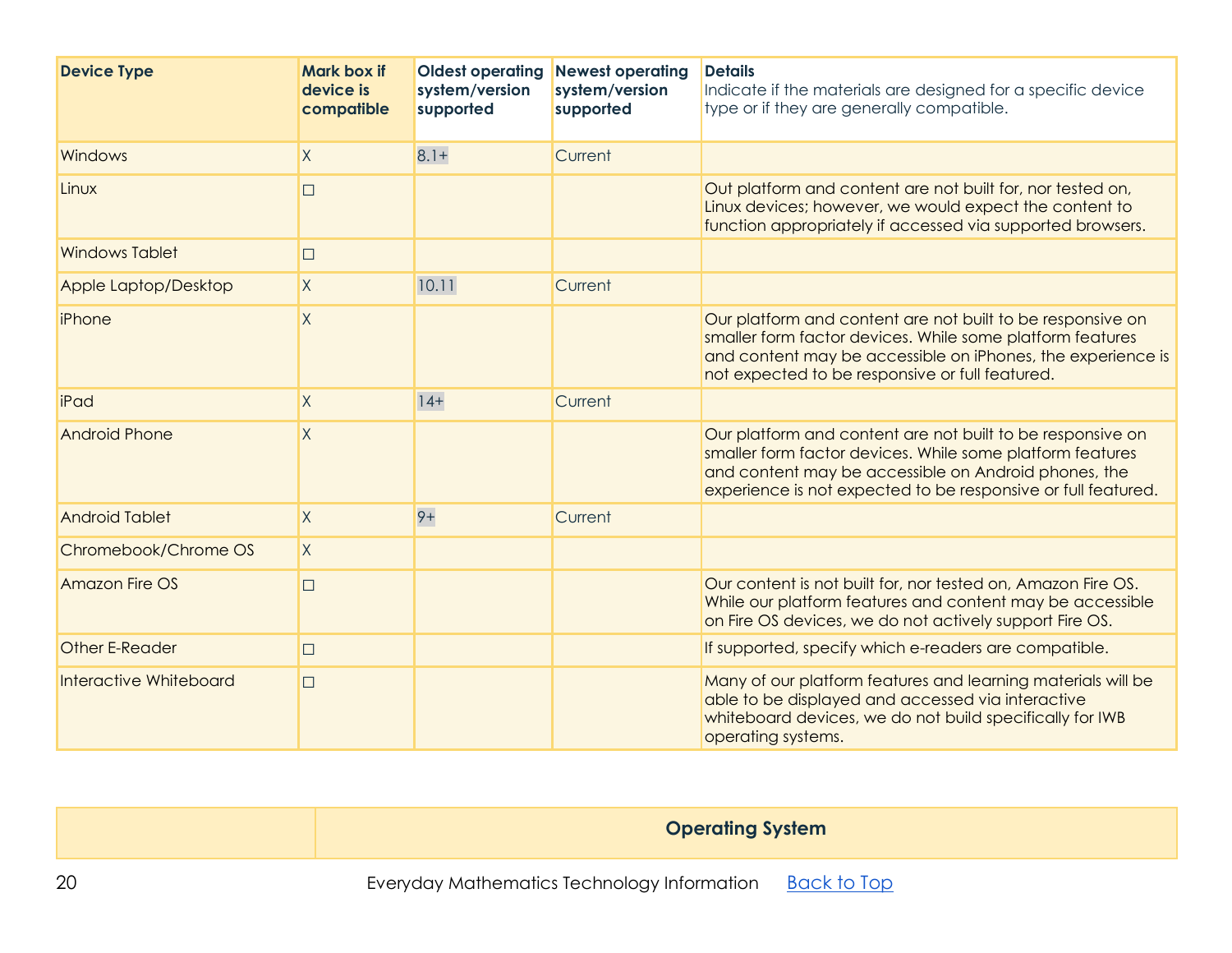| <b>Browser</b>                                                                                                                                     |                                             | <b>Apple</b>                          |                                       | <b>Windows</b>                     |                                       |       |                  |     |  |  |
|----------------------------------------------------------------------------------------------------------------------------------------------------|---------------------------------------------|---------------------------------------|---------------------------------------|------------------------------------|---------------------------------------|-------|------------------|-----|--|--|
|                                                                                                                                                    | <b>Check if</b><br>browser is<br>compatible | <b>Oldest</b><br>version<br>supported | <b>Newest</b><br>version<br>supported | <b>Oldest version</b><br>supported | <b>Newest</b><br>version<br>supported | Linux | <b>Chrome OS</b> | N/A |  |  |
| Chrome                                                                                                                                             | $\mathsf{X}$                                | $86+$                                 | Current                               | $86+$                              | Current                               |       | $86+$            |     |  |  |
| Firefox                                                                                                                                            | $\mathsf{X}$                                | $86+$                                 | Current                               | $86+$                              | Current                               |       |                  |     |  |  |
| Safari                                                                                                                                             | $\mathsf{X}$                                | $12+$                                 | Current                               |                                    |                                       |       |                  |     |  |  |
| Edge (formerly<br>Internet Explorer)                                                                                                               | $\mathsf X$                                 | $90+$                                 | Current                               |                                    |                                       |       |                  |     |  |  |
| Internet Explorer                                                                                                                                  | $\overline{\mathsf{X}}$                     |                                       |                                       |                                    |                                       |       |                  |     |  |  |
| Other: $\_\_$                                                                                                                                      | $\Box$                                      |                                       |                                       |                                    |                                       |       |                  |     |  |  |
| <b>Additional Notes:</b><br>Please refer to our Minimum System Requirements: https://mhedu.force.com/DTS/s/article/McGraw-Hill-System-Requirements |                                             |                                       |                                       |                                    |                                       |       |                  |     |  |  |

This page is updated as needed.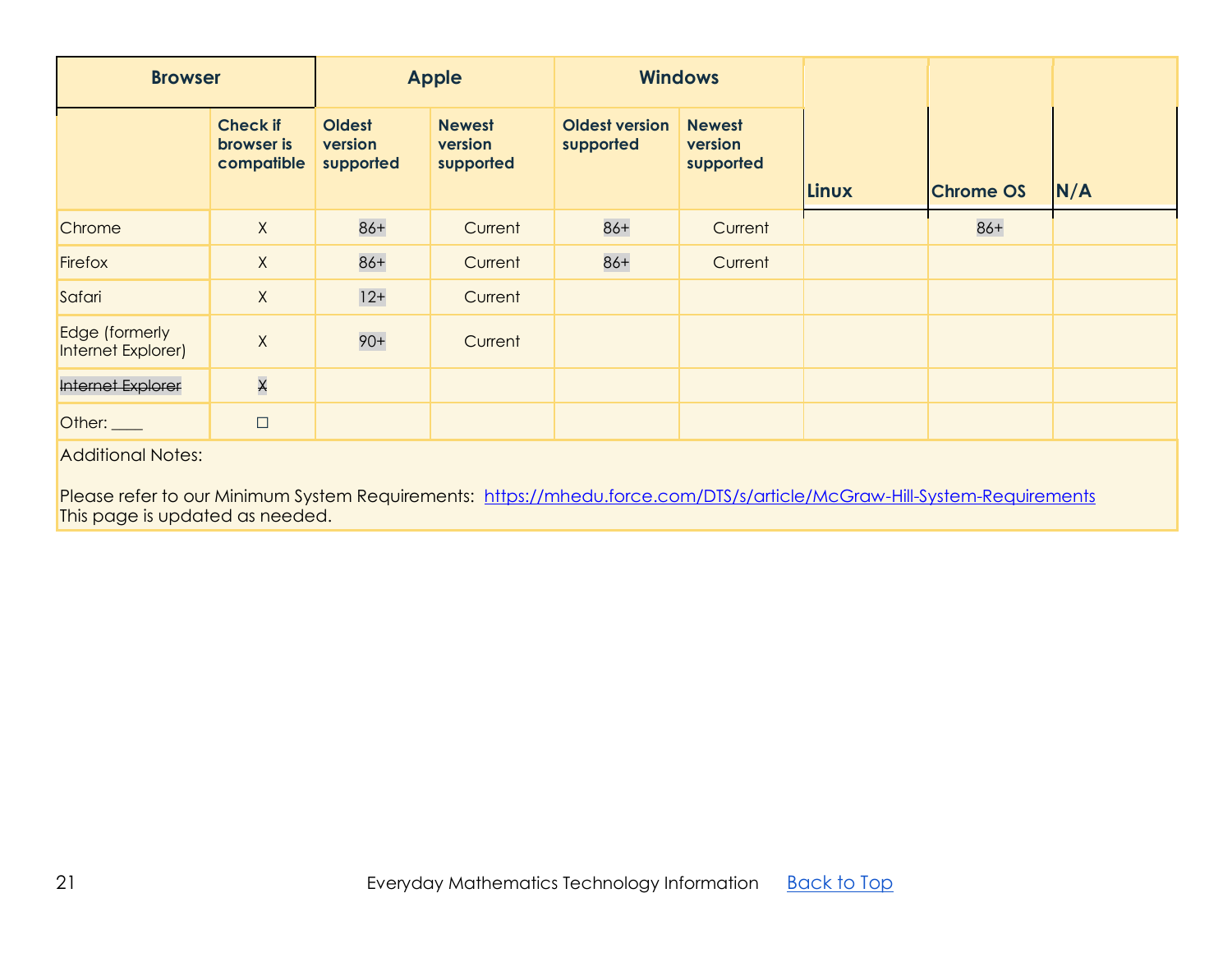## **Accessibility**

Curricula with digital capabilities integrate accessible supports in a variety of ways. Accessibility questions pertain specifically to diverse learners who may need specific supports to be able to successfully interact with materials.

|                                         |                                                                                                                                             | <b>Check Only One</b>       |              |                                    |                                                                                                                                                     |
|-----------------------------------------|---------------------------------------------------------------------------------------------------------------------------------------------|-----------------------------|--------------|------------------------------------|-----------------------------------------------------------------------------------------------------------------------------------------------------|
| <b>Questions</b>                        | <b>Yes</b><br>with core<br>product                                                                                                          | Yes<br>with<br>dependencies | <b>No</b>    | <b>Under</b><br><b>Development</b> | <b>Details</b>                                                                                                                                      |
| <b>Screen Readers</b>                   | X                                                                                                                                           |                             |              |                                    | The McGraw Hill Learning platform is undergoing<br>continuous development to fully align to WCAG 2.1<br>AA standards.                               |
| <b>Screen Magnification Software</b>    |                                                                                                                                             |                             | X            |                                    |                                                                                                                                                     |
| <b>Text Readers</b>                     |                                                                                                                                             | X                           |              |                                    | Readspeaker is integrated into the McGraw Hill<br>Learning platform to read the content within the<br>course, but not the elements of the platform. |
| Adjustable Print Size                   |                                                                                                                                             | $\mathsf X$                 |              |                                    | This is achieved through browser zoom.                                                                                                              |
| Speech Input Software                   |                                                                                                                                             |                             | X            |                                    |                                                                                                                                                     |
| <b>Header Point Devices</b>             |                                                                                                                                             |                             | X            |                                    |                                                                                                                                                     |
| <b>Motion/Eye Tracking Devices</b>      |                                                                                                                                             |                             | $\mathsf{X}$ |                                    |                                                                                                                                                     |
| <b>Single Switch Entry Devices</b>      |                                                                                                                                             |                             | $\chi$       |                                    |                                                                                                                                                     |
| <b>Braille Readers/ Display Devices</b> |                                                                                                                                             |                             | X            |                                    |                                                                                                                                                     |
| <b>Closed Captioning</b>                |                                                                                                                                             | X                           |              |                                    | Dictated by course content.                                                                                                                         |
| <b>Alternative Input Devices</b>        |                                                                                                                                             |                             | $\mathsf{X}$ |                                    |                                                                                                                                                     |
| <b>Questions</b>                        | <b>Check Only One</b>                                                                                                                       |                             |              |                                    |                                                                                                                                                     |
| $\cap$                                  | $\Gamma$ , and also the distribution of $\Gamma$ and $\Gamma$ and $\Gamma$ and $\Gamma$ and $\Gamma$ and $\Gamma$ and $\Gamma$ and $\Gamma$ |                             |              |                                    | $D \sim L$ + $\sim T \sim \sim$                                                                                                                     |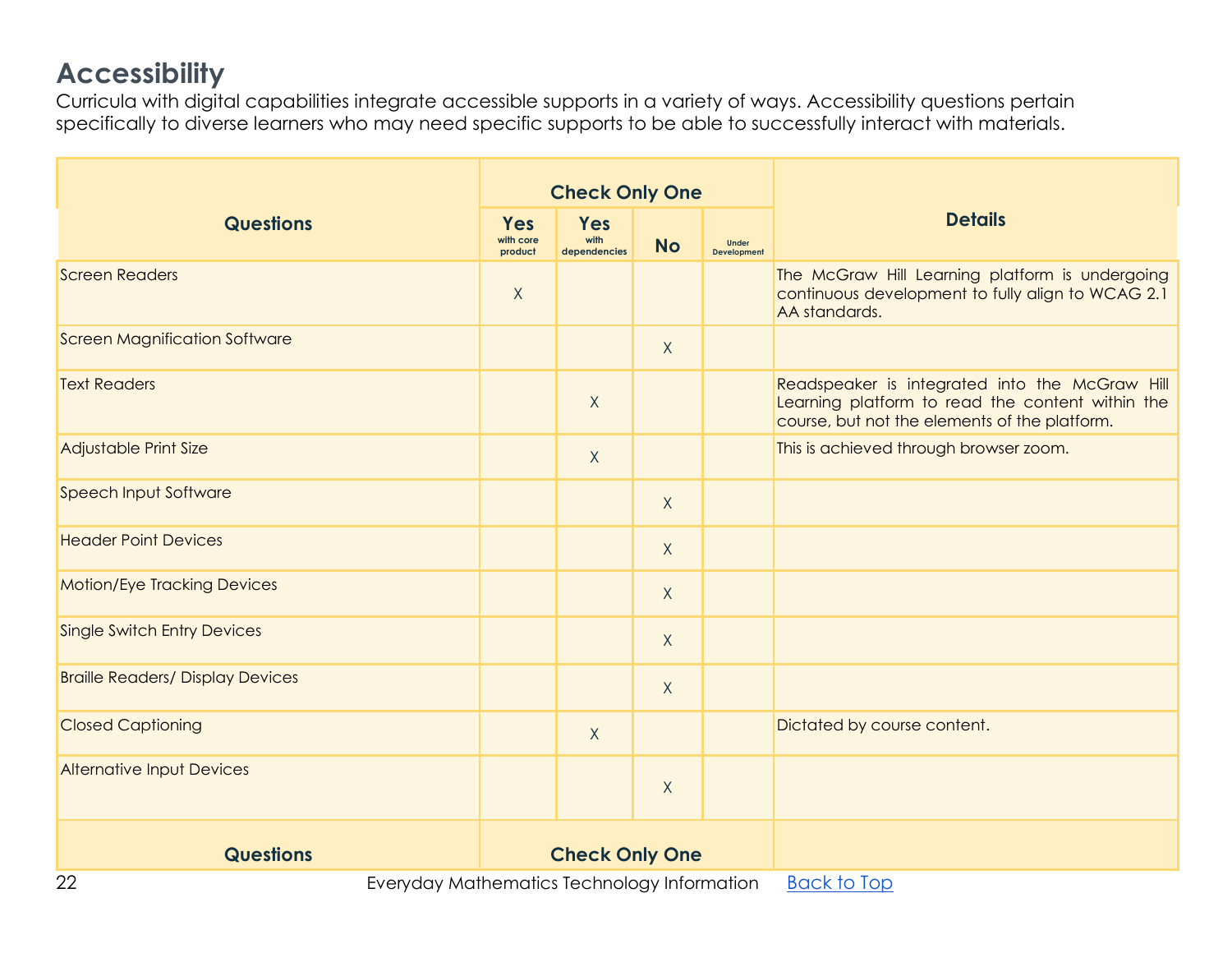<span id="page-22-0"></span>

|                                                                                                | <b>Yes</b><br>with core<br>product | <b>Yes</b><br>with<br>dependencies | <b>No</b> | <b>Under</b><br><b>Development</b> | <b>Details</b>                                                                                                        |
|------------------------------------------------------------------------------------------------|------------------------------------|------------------------------------|-----------|------------------------------------|-----------------------------------------------------------------------------------------------------------------------|
| <b>High Color Contrast Display Options</b>                                                     |                                    | X                                  |           |                                    | The McGraw Hill Learning platform is undergoing<br>continuous development to fully align to WCAG 2.1<br>AA standards. |
| Translation of Text to Other Languages                                                         |                                    |                                    | $\sf X$   |                                    |                                                                                                                       |
| <b>Bilingual Dictionaries available for students</b>                                           |                                    | X                                  |           |                                    | Dictated by course content.                                                                                           |
| Are there required accessories (headsets, speakers)?                                           |                                    |                                    | $\times$  |                                    |                                                                                                                       |
| Multiple Playback of audio/video                                                               | $\times$                           |                                    |           |                                    |                                                                                                                       |
| Can students adjust the speed of audio/video<br>playback?                                      | X                                  |                                    |           |                                    |                                                                                                                       |
| Are these accessibility supports able to be turned<br>on/off?                                  |                                    | X                                  |           |                                    | Users can choose to turn video captions on/off.                                                                       |
| Does all browser-based technology satisfy the Web<br>Content Accessibility Guidelines or VPAT? |                                    |                                    | X         |                                    |                                                                                                                       |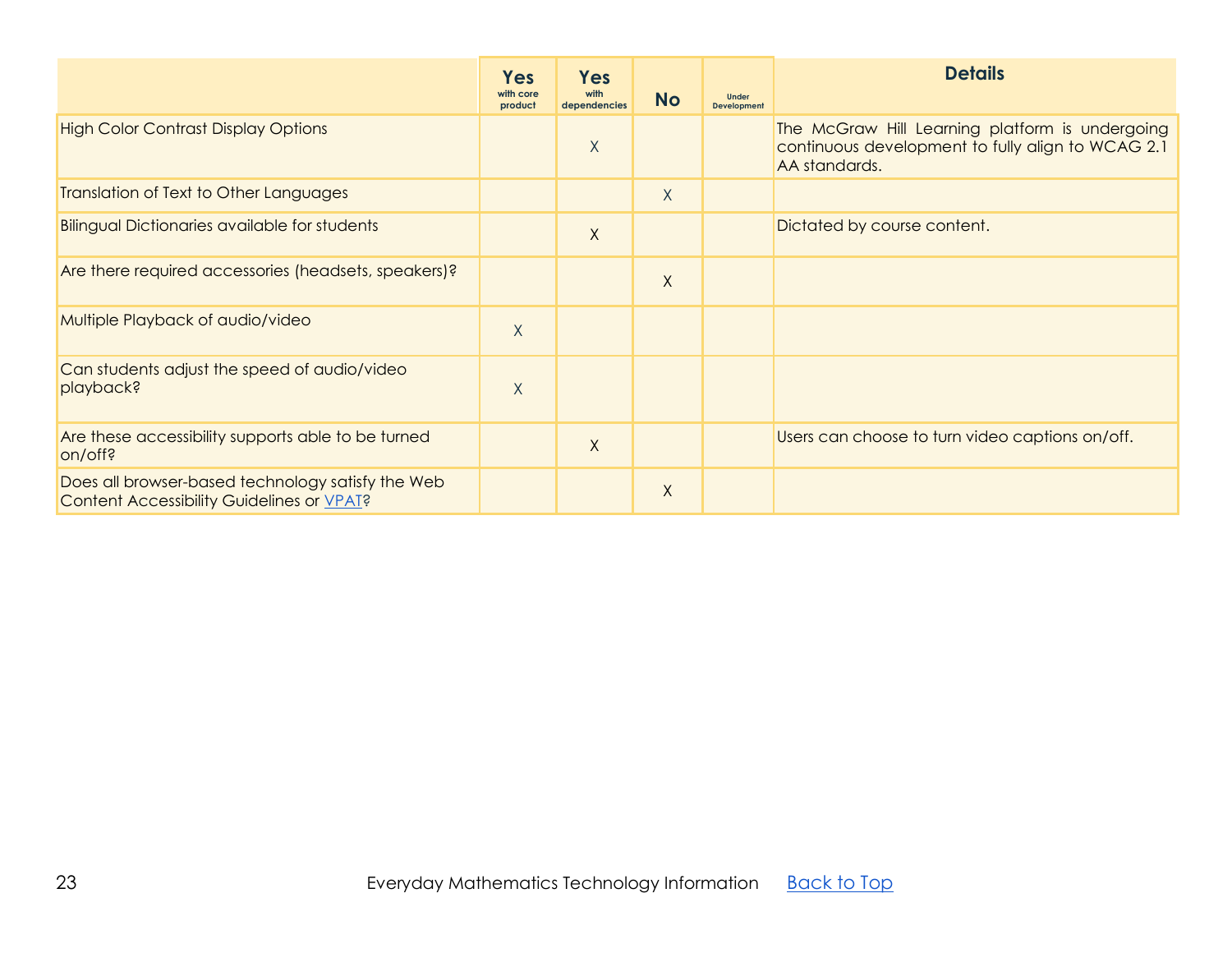# **Additional Technology Specifications**

### **Data Security and Privacy**

Data Security and Privacy questions address how student data storage, disposal, and adherence to privacy laws are addressed. If applicable, privacy reports and/or certificates can be found next to the respective indicator.

|                                                                                                                                        |            | <b>Check Only One</b> |                                        |                                                                                                                                                                                                                                                                                                                                                                                                                                                                                                                                                                                                                                                                                             |
|----------------------------------------------------------------------------------------------------------------------------------------|------------|-----------------------|----------------------------------------|---------------------------------------------------------------------------------------------------------------------------------------------------------------------------------------------------------------------------------------------------------------------------------------------------------------------------------------------------------------------------------------------------------------------------------------------------------------------------------------------------------------------------------------------------------------------------------------------------------------------------------------------------------------------------------------------|
| <b>Questions</b>                                                                                                                       | <b>Yes</b> | <b>No</b>             | <b>Under</b><br><b>Develo</b><br>pment | <b>Details</b>                                                                                                                                                                                                                                                                                                                                                                                                                                                                                                                                                                                                                                                                              |
| Data Security: Are data elements encrypted at rest, i.e. in a<br>database or file system?                                              | X          |                       |                                        | User authentication communication and storage is<br>protected by 256-bit advanced encryption standard<br>security.                                                                                                                                                                                                                                                                                                                                                                                                                                                                                                                                                                          |
| Data Security: Do the materials refer students to video,<br>content, and other online sources that are not native to the<br>materials? |            | $\chi$                |                                        | All the Everyday Mathematics materials are native to the<br>course; however, teachers can add links to resources that<br>are not native to the course.                                                                                                                                                                                                                                                                                                                                                                                                                                                                                                                                      |
| <b>Data Security:</b> Does the end-user licensing agreement allow<br>customers to scrape data from the product?                        |            | X                     |                                        |                                                                                                                                                                                                                                                                                                                                                                                                                                                                                                                                                                                                                                                                                             |
| <b>Privacy:</b> Is personally-identifying student data provided to,<br>generated by, or stored in any systems used by the product?     | $\sf X$    |                       |                                        | We collect personal information that we use to provide,<br>maintain and improve the solution. Personal information in<br>transit is protected via SSI/TLS1.2 and secure ftp, while data<br>at rest is protected via hashing and AES-256 bit encryption,<br>and is stored within RMS and IDM databases<br>The following student PII is collected during the registration<br>process and required to support basic access and<br>functionality:<br><b>First and Last Name</b><br>Username and Password<br>Email (optional)<br>$\bullet$<br><b>Phone Number (optional)</b><br>$\bullet$<br>Student ID (optional)<br>Middle Initial (optional)<br>Gender (optional)<br>Date of Birth (optional) |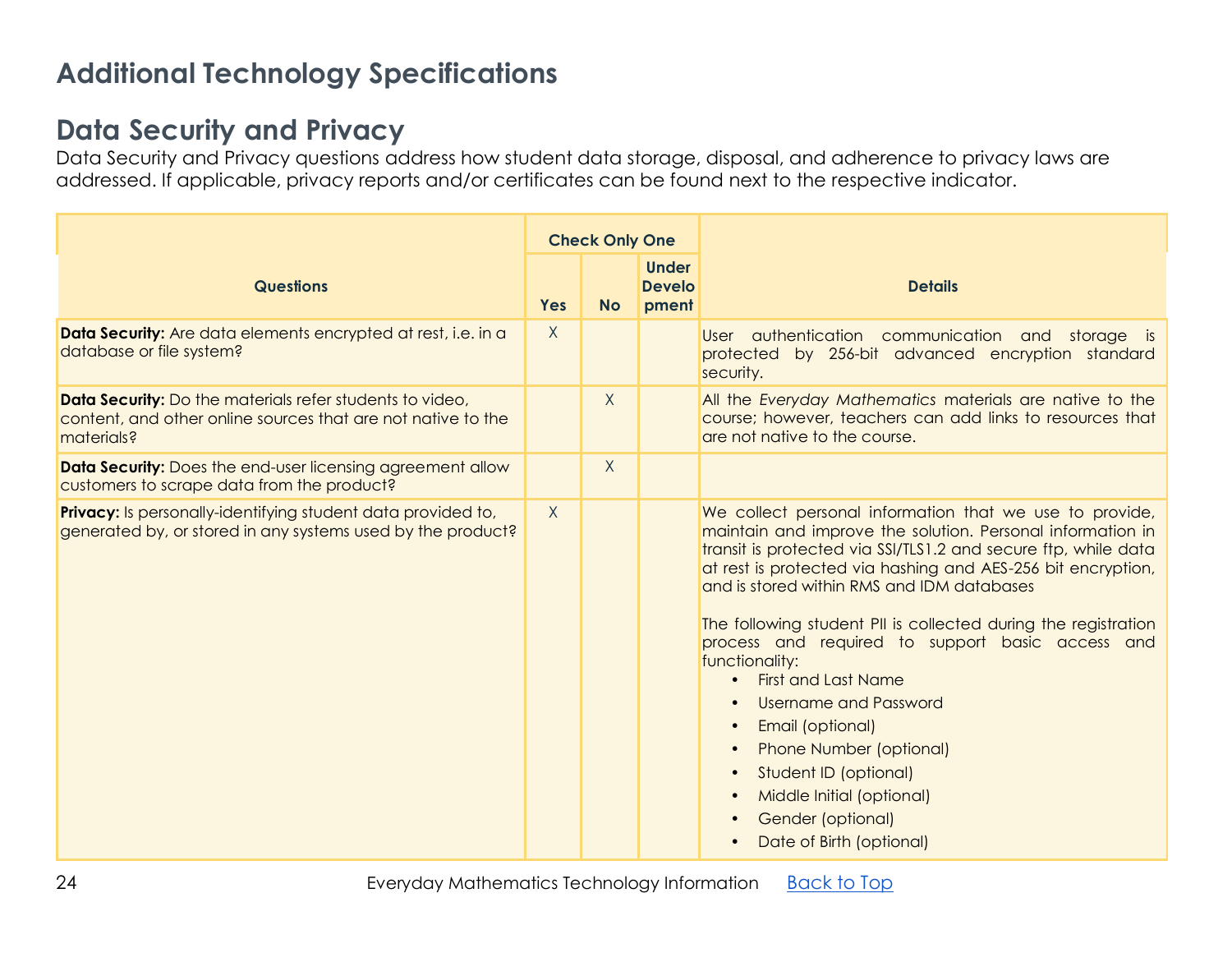|              |  | Place of Birth (optional)<br><b>Ethnicity or Race (optional)</b><br><b>Public School Residence Status (optional)</b><br>Additional information is collected to manage students at<br>the institution account level including:<br>When students register, they are assigned to an<br>institution account. Associated information includes<br>account ID, institution name, and location<br>information<br>Course information is associated with students when<br>they are assigned to a course which includes class ID,<br>grade level and teacher<br>Finally, as students use the platform, additional information is<br>collected:<br>Student input, such as content interactions, is<br>$\bullet$<br>collected in order to provide the content to the<br>students and report on progress to the teacher. This<br>information is also used to maintain and improve the<br>service<br>Technical information such as browser, device type,<br>operating system, IP address, page views, etc. is<br>collected and used to maintain and improve the<br>service |
|--------------|--|-------------------------------------------------------------------------------------------------------------------------------------------------------------------------------------------------------------------------------------------------------------------------------------------------------------------------------------------------------------------------------------------------------------------------------------------------------------------------------------------------------------------------------------------------------------------------------------------------------------------------------------------------------------------------------------------------------------------------------------------------------------------------------------------------------------------------------------------------------------------------------------------------------------------------------------------------------------------------------------------------------------------------------------------------------------|
| $\chi$       |  | https://www.mheducation.com/privacy.html                                                                                                                                                                                                                                                                                                                                                                                                                                                                                                                                                                                                                                                                                                                                                                                                                                                                                                                                                                                                                    |
| $\mathsf{X}$ |  | McGraw Hill utilizes the most up-to-date security systems and<br>24/7 monitoring. McGraw Hill also has very strict internal<br>processes to safeguard customers' data, and all applications<br>are built in compliance with federal regulations including<br>FERPA.                                                                                                                                                                                                                                                                                                                                                                                                                                                                                                                                                                                                                                                                                                                                                                                         |
| X            |  | McGraw Hill is designated a School Official by the institutional<br>customer. Per FERPA regulations, this requires that McGraw<br>Hill be under the direct control of the institution. Therefore,<br>McGraw Hill's compliance with FERPA relies on compliance<br>with the agreement that McGraw Hill has with the institution,                                                                                                                                                                                                                                                                                                                                                                                                                                                                                                                                                                                                                                                                                                                              |
|              |  |                                                                                                                                                                                                                                                                                                                                                                                                                                                                                                                                                                                                                                                                                                                                                                                                                                                                                                                                                                                                                                                             |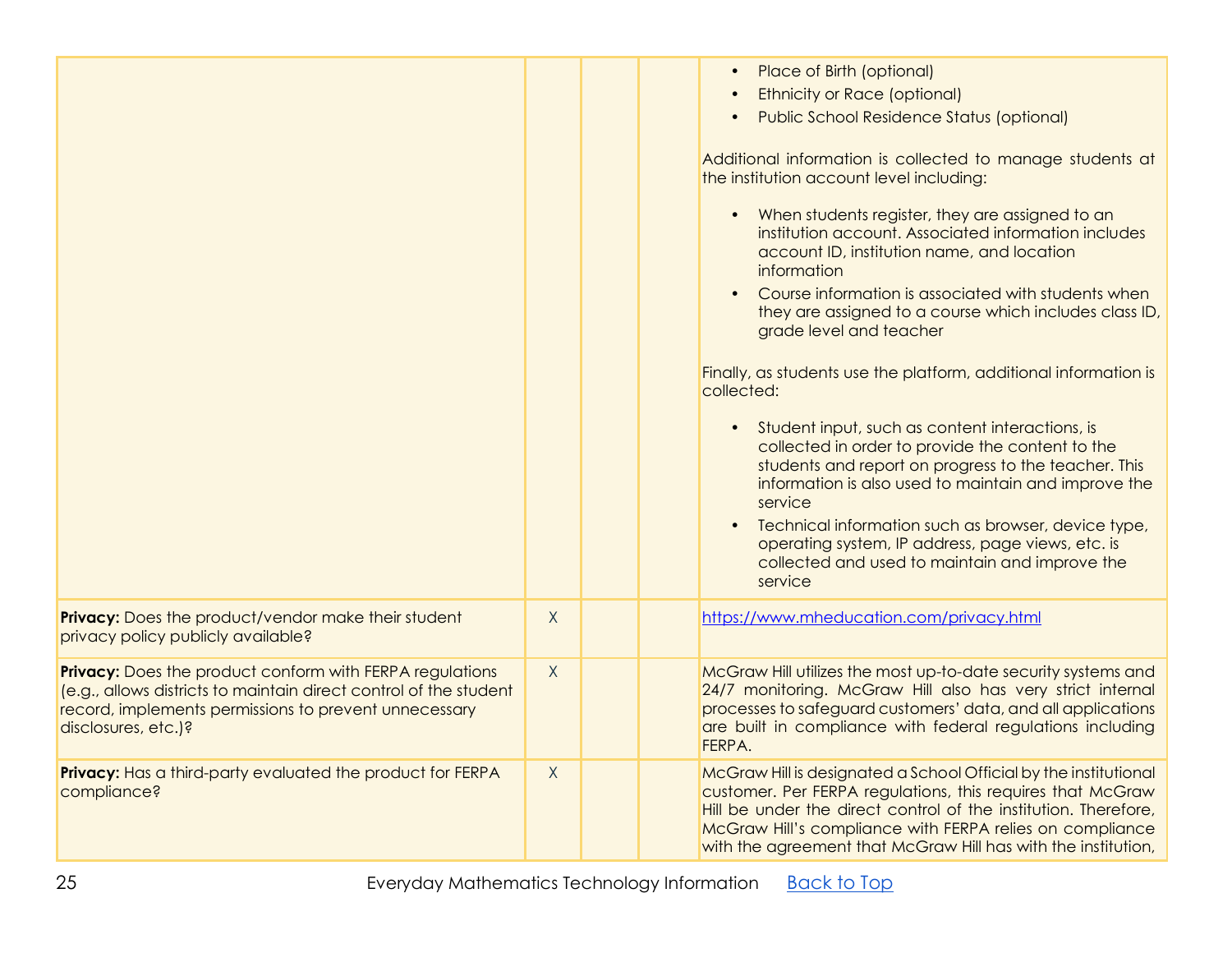|                                                                                                              |   | not a general FERPA compliance requirement. That said,<br>McGraw Hill provides institutions with the right to audit<br>McGraw Hill for compliance with their directions /<br>agreements.<br>In addition, McGraw Hill is compliant with U.S. state level<br>student education privacy laws (e.g., SOPIPA in CA), which<br>generally corresponds with requirements outlined by the<br>districts. In addition, as a member of the Student Data<br>Privacy Consortium, McGraw Hill strives to work with our<br>institutional customers to ensure appropriate privacy and<br>security protections for end-user data. |
|--------------------------------------------------------------------------------------------------------------|---|-----------------------------------------------------------------------------------------------------------------------------------------------------------------------------------------------------------------------------------------------------------------------------------------------------------------------------------------------------------------------------------------------------------------------------------------------------------------------------------------------------------------------------------------------------------------------------------------------------------------|
| <b>Privacy:</b> Does the product allow registration or data<br>collection from children under the age of 13? | X | Yes. As described above, McGraw Hill is designated a School<br>Official by the institution. McGraw Hill receives consent, as<br>defined under COPPA, "in loco parentis" as described by the<br>https://www.ftc.gov/tips-advice/business-<br>FIC:<br>center/guidance/complying-coppa-frequently-asked-<br>questions#Schools                                                                                                                                                                                                                                                                                      |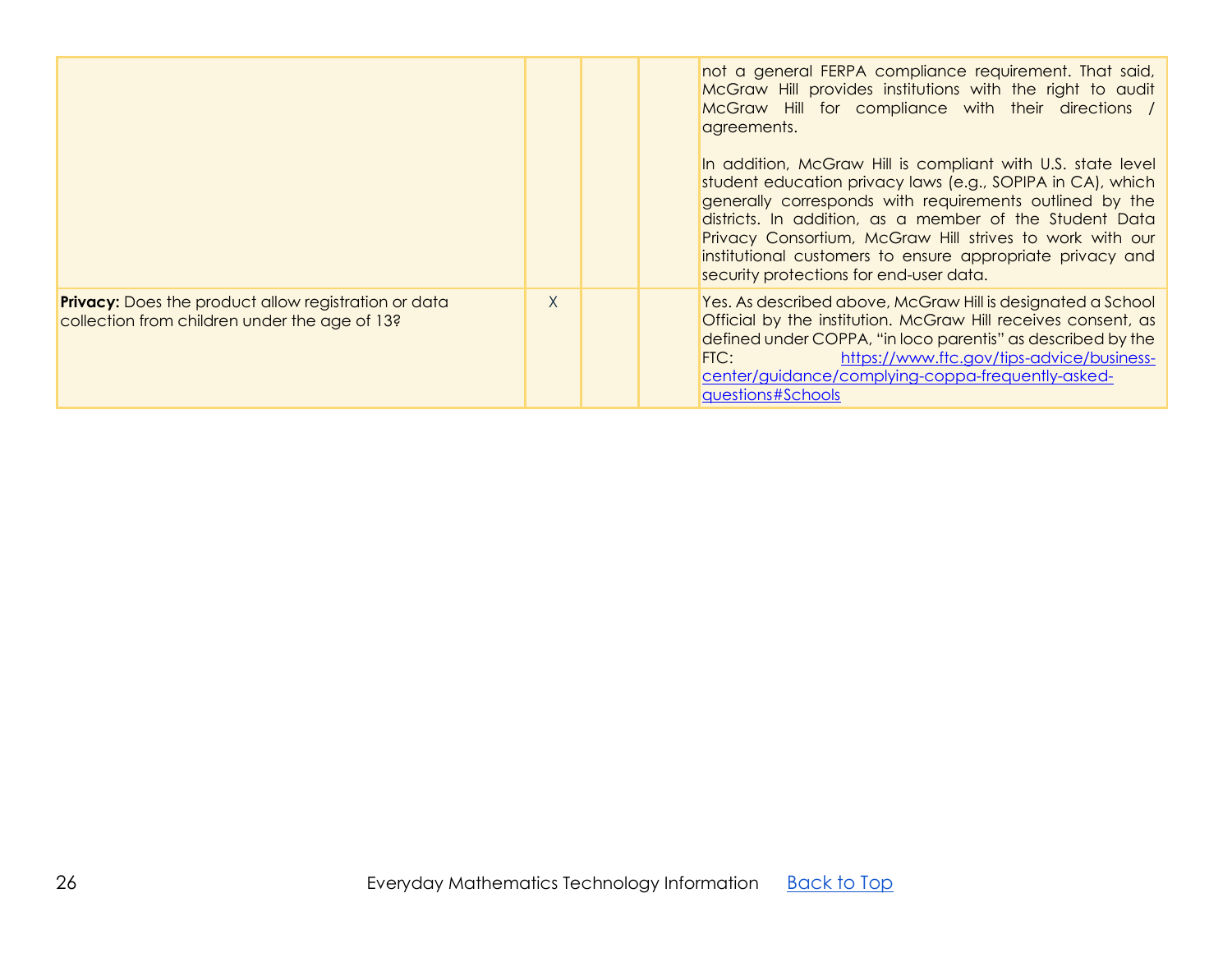# **Installation**

| <b>Feature/Requirement/Specification</b><br><b>Yes</b>                                                                                                             |  | <b>Check Only One</b> |                             |                                                                                                                                                                                                                                                                                                                                                                                                                               |
|--------------------------------------------------------------------------------------------------------------------------------------------------------------------|--|-----------------------|-----------------------------|-------------------------------------------------------------------------------------------------------------------------------------------------------------------------------------------------------------------------------------------------------------------------------------------------------------------------------------------------------------------------------------------------------------------------------|
|                                                                                                                                                                    |  | <b>No</b>             | Under<br><b>Development</b> | <b>Details</b>                                                                                                                                                                                                                                                                                                                                                                                                                |
| Is the product downloaded to individual devices: one-time<br>internet connection required?                                                                         |  | $\sf X$               |                             | Application is web based and is accessed via web browsers.                                                                                                                                                                                                                                                                                                                                                                    |
| Is the product installed on individual computers (from CD-<br>ROM/DVD, flash drive, etc.): no internet connection required?                                        |  | X                     |                             |                                                                                                                                                                                                                                                                                                                                                                                                                               |
| Is the product installed on LAN/WAN (school or district server):<br>no internet connection required for teachers/students after<br>installation?                   |  | $\sf X$               |                             |                                                                                                                                                                                                                                                                                                                                                                                                                               |
| Required server configuration. Do network admins need to<br>ensure a specific set of domains are white listed to allow the<br>internet traffic to those endpoints? |  |                       |                             | For details about domains, ports, and protocols, please refer<br>this<br>document:<br>support<br>to.<br>https://mhedu.force.com/DTS/s/article/ConnectED-What-<br>Websites-Should-be-Unblocked-Whitelisted-to-Use-<br>ConnectED-and-Open-Learning                                                                                                                                                                              |
| Does the product support deployment through Mobile Device<br>Management (MDM) systems?                                                                             |  | X                     |                             | Our platform and products are Web based, and would not<br>require Mobile Device Management, in general, to access<br>the content. Our ReadAnywhere app for accessing eBooks<br>and other limited content does not prohibit the use of MDM<br>systems.                                                                                                                                                                         |
| Does the product provide a detailed schedule of updates<br>that minimizes access interruption?                                                                     |  | $\mathsf{X}$          |                             | McGraw Hill has an existing built-in updates procedure. Large<br>planned outages are scheduled to minimize interruptions,<br>generally starting after 9:00 pm eastern on Fridays and<br>completed over the weekend. Additional releases are<br>completed as needed, scheduled to minimize disruptions.<br>Release notifications are provided in advance to users via in-<br>platform messaging and at status.mheducation.com. |
| Does the login authentication use district protocols to establish<br>unique and memorable usernames and passwords?                                                 |  |                       |                             | Our digital platform maintains its own Identity Management<br>system for authentication purposes. Should single-sign-on be<br>utilized, your organization will be able to utilize whichever<br>technologies you deem appropriate for authentication. We<br>will work with you on your integration needs.                                                                                                                      |
| Is there an option for concurrent user licensing?                                                                                                                  |  |                       |                             | Each user is expected to have his or her own license and<br>unique username and password to access our content.                                                                                                                                                                                                                                                                                                               |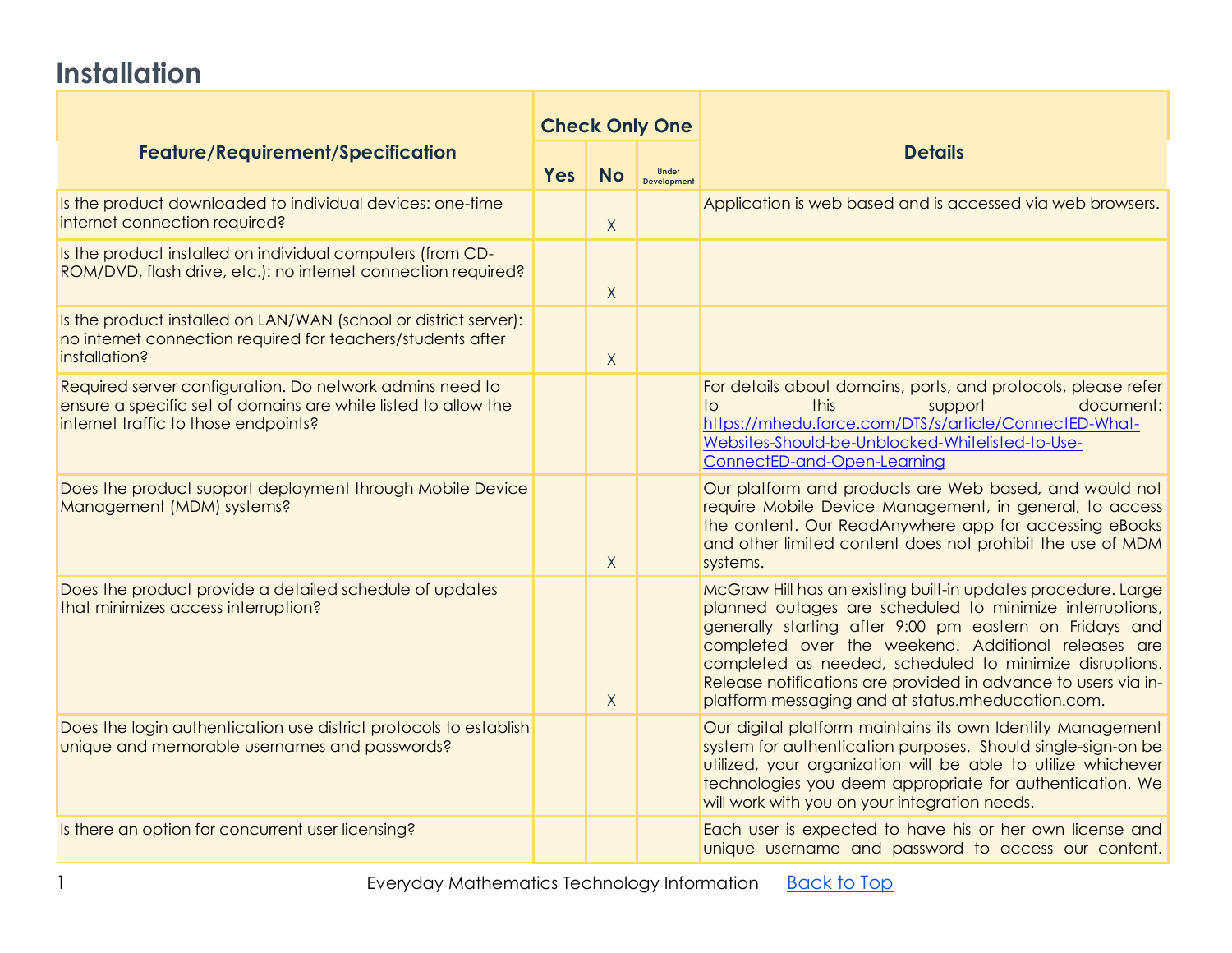|  |  |  |  | Sharing credentials would result in an inability to assign and<br>score students in the learning materials. |
|--|--|--|--|-------------------------------------------------------------------------------------------------------------|
|--|--|--|--|-------------------------------------------------------------------------------------------------------------|

| <b>Standards</b><br><b>Compliance/Certification</b>                | <b>Check all</b><br>that apply | <b>Details</b>                                                   |
|--------------------------------------------------------------------|--------------------------------|------------------------------------------------------------------|
| <b>SIF</b>                                                         |                                | If checked, include where customers can verify this information. |
| <b>CEDS</b>                                                        |                                | If checked, include where customers can verify this information. |
| <b>EDUPUB</b>                                                      |                                | If checked, include where customers can verify this information. |
| Ed-Fi (SIS/ODS)                                                    |                                | If checked, include where customers can verify this information. |
| Ed-Fi (Assessments)                                                |                                | If checked, include where customers can verify this information. |
| MS Global (Competencies and Academic<br><b>Standards Exchange)</b> |                                | If checked, include where customers can verify this information. |
| <b>IMS Global (Comprehensive Learner</b><br>Record)                |                                | If checked, include where customers can verify this information. |
| <b>IMS Global (Open Badges)</b>                                    |                                | If checked, include where customers can verify this information. |
| <b>IMS Global (One Roster)</b>                                     | X                              | http://www.imsglobal.org/                                        |
| <b>IMS Global (Caliper Analytics)</b>                              |                                | If checked, include where customers can verify this information. |
| <b>IMS Global (Question and Test</b><br>Interoperability (QTI))    |                                | If checked, include where customers can verify this information. |
| <b>IMS Global (Learning Tools Interoperability</b><br>(LTI)        | $\sf X$                        | http://www.imsglobal.org/                                        |
| IMS Global (LTI Advantage)                                         |                                |                                                                  |
| <b>IMS Global (Common Cartridge)</b>                               |                                |                                                                  |
| IMS Global (Lite Common Cartridge)                                 |                                |                                                                  |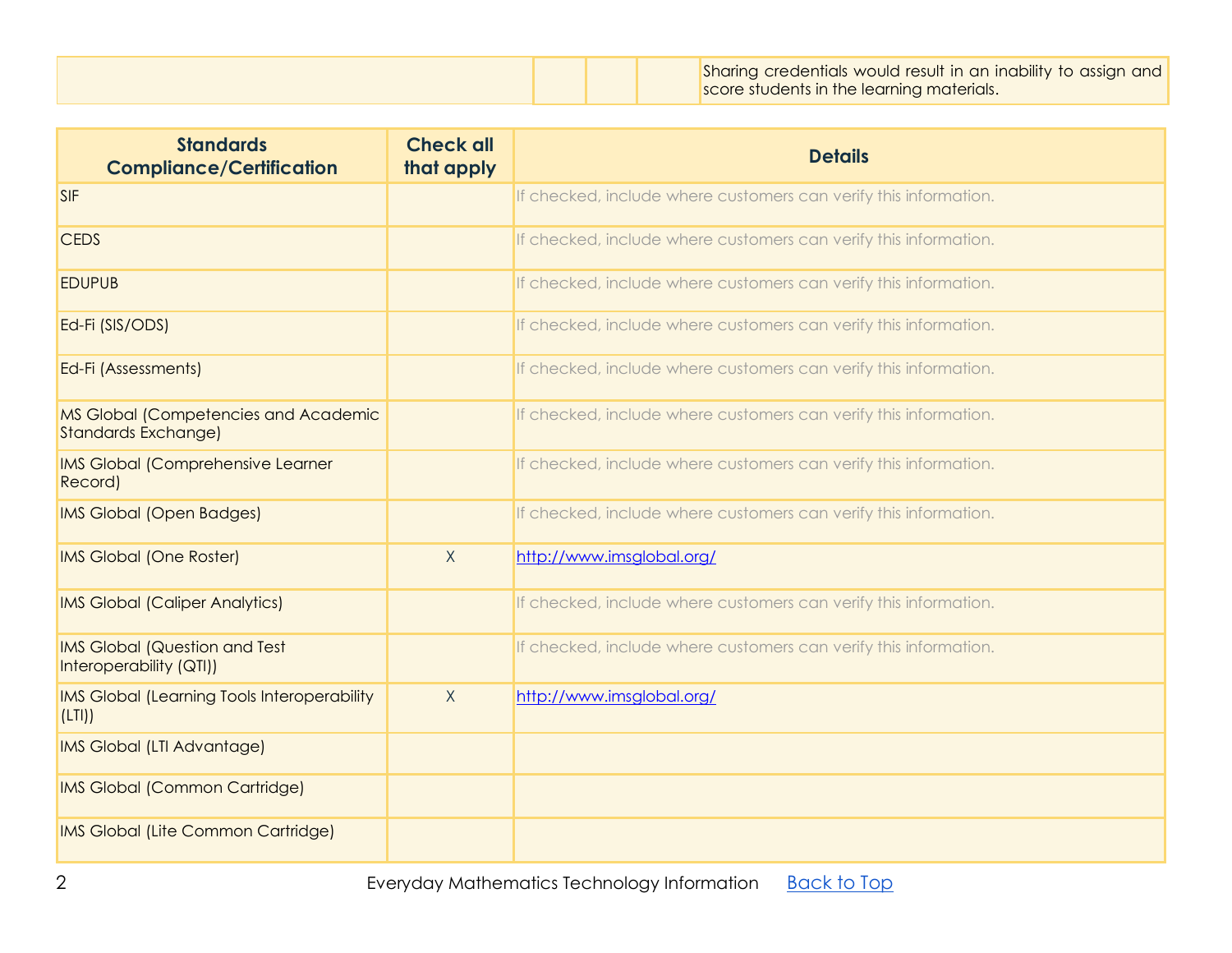| <b>IMS Global (Open Video)</b> | If checked, include where customers can verify this information.          |
|--------------------------------|---------------------------------------------------------------------------|
| <b>Other:</b>                  | If checked, list and include where customers can verify this information. |

| <b>Implementation and Scalability</b>                                                                                      | <b>Yes/No or Value</b>                                                                                                                                                                                                                                                                                                                                                                                                                                                                                                                                                                                                                                                                                                                                                                                                                                                                            |
|----------------------------------------------------------------------------------------------------------------------------|---------------------------------------------------------------------------------------------------------------------------------------------------------------------------------------------------------------------------------------------------------------------------------------------------------------------------------------------------------------------------------------------------------------------------------------------------------------------------------------------------------------------------------------------------------------------------------------------------------------------------------------------------------------------------------------------------------------------------------------------------------------------------------------------------------------------------------------------------------------------------------------------------|
| What is the average page load time?                                                                                        | McGraw Hill's standard page load time is 3 seconds or less.                                                                                                                                                                                                                                                                                                                                                                                                                                                                                                                                                                                                                                                                                                                                                                                                                                       |
| What is the required bandwidth per user?                                                                                   | McGraw Hill makes no bandwidth requirements for online applications as each user's respective<br>experience and data usage within the available applications can vary widely from one session<br>to the next. However, the platform is web-based and fully hosted by McGraw Hill. Our systems<br>are monitored for usage and hardware is added when needed. Our digital assets are shared by<br>all users of our system. We support and recommend caching; however, we do not provide.                                                                                                                                                                                                                                                                                                                                                                                                            |
| Are results of stress tests provided to customers?                                                                         | Our platform is load tested and certified at 2x the planned peak burst concurrent traffic. We<br>have millions of customers who have used our programs across the platform, and we have the<br>ability to add additional capacity as needed at any time.<br>Results of stress tests are not provided to customers.                                                                                                                                                                                                                                                                                                                                                                                                                                                                                                                                                                                |
| Is a disaster recovery plan for data provided to<br>customers?                                                             | McGraw Hill maintains two geographically separate data centers (East Windsor, NJ and<br>Secaucus, NJ) which are interconnected via high speed private links. The application is run from<br>the East Windsor (EWDC) site and is built in a fully redundant fashion leveraging enterprise<br>hardware and software (e.g. VMware clusters, EMC storage, oracle RAC databases Cisco<br>switches, F5 load balancers, etc.) Application data is replicated from the primary to the backup<br>site (EQX) which hosts the same configuration for our platform.<br>Data transactions are sent in parallel to our primary and secondary data centers. In case of the<br>loss of data center, the secondary strand of systems is promoted to the primary position. Please<br>the<br>Privacy<br>Information<br>Programs:<br>reference<br><b>MHE</b><br>and<br>Security<br>http://www.mheducation.com/privacy |
| Are customers provided with a standardized<br>implementation plan to ensure a successful<br>rollout?                       | Yes, McGraw Hill will work with each district to discuss the best implementation plan for your<br>specific needs.                                                                                                                                                                                                                                                                                                                                                                                                                                                                                                                                                                                                                                                                                                                                                                                 |
| Does the service level agreement include<br>uptime guarantees of at least 95% excluding<br>planned maintenance/down-times? | Using locally redundant and highly available systems, we design to 99.9% minimum availability<br>for trailing 365 days.                                                                                                                                                                                                                                                                                                                                                                                                                                                                                                                                                                                                                                                                                                                                                                           |
| Does the product require a VPN for offsite<br>access?                                                                      | No.                                                                                                                                                                                                                                                                                                                                                                                                                                                                                                                                                                                                                                                                                                                                                                                                                                                                                               |